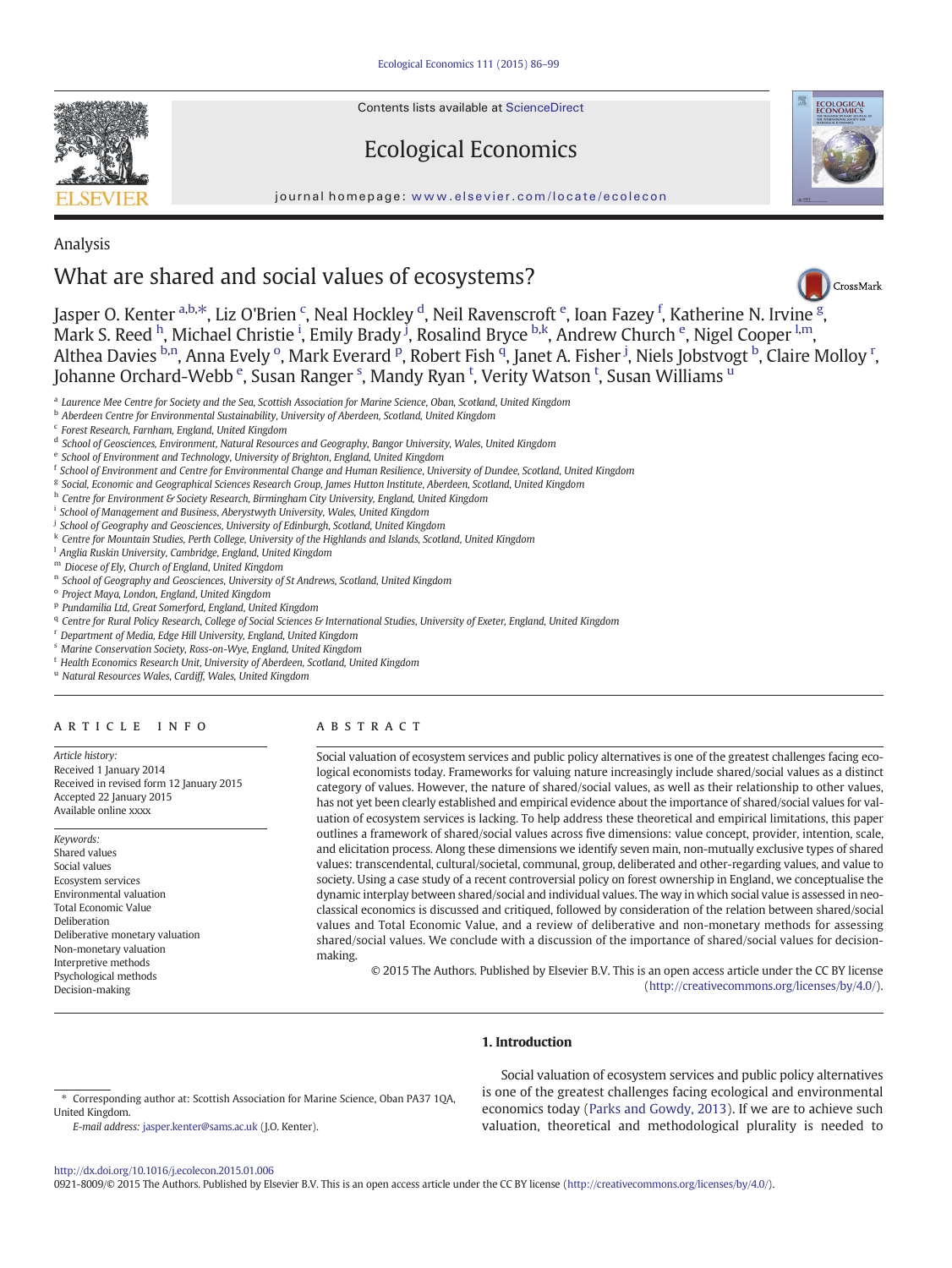understand and account for the full value of biodiversity and ecosystem services to human wellbeing ([Bebbington et al., 2007; TEEB, 2010;](#page-12-0) [Wegner and Pascual, 2011; UK National Ecosystem Assessment \[UK](#page-12-0) [NEA\], 2011, 2014; Parks and Gowdy, 2013\)](#page-12-0). Yet conventional economic approaches to valuation, including the valuation of non-market benefits of the environment, and the welfare economic theory on which these are based, tend to approach value as one-dimensional, and (ultimately) held by individuals alone. Value to society is thus typically considered through aggregation of individual valuations, with the assumption that these valuations reflect underlying preferences and values [\(Klamer, 2003](#page-13-0)). However, such an approach may not capture collective meanings and significance ascribed to natural environments, potentially missing important, shared dimensions of value. Choices about the environment are fundamentally ethical and social, because the preferences we hold as individuals are influenced by socialisation within a particular society, but also because of the environmental impacts that individual behaviour has on others. As [Vatn \(2009, p. 2210\)](#page-13-0) states: "Through the physical linkages existing in nature, a social interconnectedness is forced upon us. In this context one may ask whether individual preferences are the best basis for social choice."

Deliberative and participatory approaches to environmental valuation and appraisal are increasingly advocated as a way to include the multidimensionality of value within decision-making. While such approaches have considerable advantages, there remains debate about whether they should augment, complement, or replace cost–benefit as the principal tool for welfare assessment ([O'Neill,](#page-13-0) [1996; Price, 2000; Holland, 2002b; Bebbington et al., 2007; Wegner](#page-13-0) [and Pascual, 2011; Parks and Gowdy, 2013\)](#page-13-0). In relation to resource management, notions of communal values and 'collective intentionality' also give rise to the need to fulfil communal obligations in parallel with strategies to maximise individual welfare [\(Ishihara and](#page-13-0) [Pascual, 2012\)](#page-13-0). Recent frameworks for ecosystem valuation, such as those developed by the [UK NEA \(2011, 2014\),](#page-13-0) The Economics of the Environment and Biodiversity [\(TEEB, 2010\)](#page-13-0) and the Common International Classification of Ecosystem Services (CICES; [Haines-Young](#page-12-0) [and Potschin, 2012](#page-12-0)), include 'shared', 'social' or 'shared social' values as a distinguishable value category. There is also governmental interest in analytical methods and quantitative measures for social and shared values for nature ([Fish et al., 2011a, 2011b; Fujiwara and](#page-12-0) [Campbell, 2011; Maxwell et al., 2011](#page-12-0)). However, in the literature these terms refer to a wide range of overlapping concepts and the theoretical basis for such concepts and their inter-relationships is weak. Gaining clarity about shared and social values is essential for decision-makers to better manage conflicts over natural resources, assess the social impacts of policy and develop effective environmental management strategies [\(White et al., 2009; Fish et al.,](#page-13-0) [2011b; Kenter et al., 2014; UK NEA, 2011, 2014](#page-13-0)).

Contemplating shared and social values inevitably leads to questions about the relationship between broad, ethical values (in the sense of guiding principles), contextual or attitudinal values (in the sense of worth or importance), and value in the sense of a monetary measure. Further questions relate to how preferences are shaped, whether there is an identifiable category of values that are shared socially and not obtained by the aggregation of individual monetary valuations, whether or when such values should be elicited, and when it is sufficient to aggregate individual monetary valuations to obtain a collective sense of significance. This then leads to questions about whether or when shared values can be sufficiently accounted for by adapting and improving neoclassical economic valuation methods (such as contingent valuation and cost–benefit analysis) or whether new or additional approaches are needed to obtain the full contribution that ecosystems make to human wellbeing. This paper will explore these questions through a consideration of how shared and social values can be conceptualised. In so doing, the paper seeks to clarify the main terms associated with these values, provide definitions and examine how shared values might be assessed.

This paper focuses primarily on environmental valuation. Valuation is therefore distinguished from valuing. We consider the latter as an informal, largely implicit process not bound to any particular setting, while the former relates to formal research, analysis or decision-making processes where values (of various types) are explicitly expressed (e.g., in surveys or workshops) or deduced (e.g., through content analysis of media). The purpose of valuation, as discussed here, is to provide knowledge about the value of ecosystems and their services as a contribution to environmental decision-making, monitoring and management processes. While there have been decades of valuation evidence produced with the explicit aim of helping policy-makers take better account of environmental benefits and costs when making decisions, this evidence has largely failed to translate into tangible improvements in terms of environmental outcomes [\(Jordan and Russel, 2014; Turnpenny et al., 2014](#page-13-0)). The issue is therefore not just one of knowledge gaps, but also of knowledge acquisition and utilisation. Some consider that environmental valuation and appraisal on the basis of aggregated individual values has reached the limits of welfare economics, and that a more social approach to valuation has the potential to provide a more convincing and legitimate evidence base [\(Farber et al., 2002; Parks and Gowdy, 2013](#page-12-0)), or form a complementary assessment providing a more comprehensive suite of evidence overall [\(Sagoff, 1998; Bebbington et al., 2007;](#page-13-0) [Fujiwara and Campbell, 2011](#page-13-0)). While we focus here on shared and social values in the context of the environment, concerns around the need for their inclusion, and the limits of conventional welfare economics in this respect, are also increasingly recognised in other fields, such as valuation of health services (e.g., [Cleary et al., 2011; Mooney et al., 2002\)](#page-12-0). Given the importance of shared and social values for making decisions, this paper will thus have wide relevance to academics and practitioners across different valuation fields.

The paper first discusses how the terms 'shared', 'social' and 'shared social' values have been used in the literature. It then establishes a theoretical framework that outlines five dimensions for distinguishing different interpretations of shared and social values: value type, provider, the process used to elicit values, the intention of value and the scale. Along these dimensions, seven main categories of shared and social values are identified [\(Table 1](#page-2-0)). How shared values relate to individual values is then considered using a case study on forest ownership in England. This is followed by a discussion and critique of neoclassical approaches to economic environmental valuation and the relation between shared and social values and Total Economic Value (TEV). A range of monetary and non-monetary methods for assessing such values are reviewed. Finally, we discuss the relevance of shared and social values for decision-making in different spheres, and future research avenues are identified.

#### 2. Conceptions of shared and social values

Within the fields of ecosystem assessment and environmental valuation, 'shared values', 'social values', and 'shared social values' have encompassed a wide diversity of meaning. This section provides some examples of how these different terms have been conceptualised in the literature. The aim here is to highlight the breadth of interpretations rather than to provide a fully comprehensive review or conclusive definition.

#### 2.1. Shared values

The term 'shared values' has often been used to refer to guiding principles and normative values that are shared by groups or communities or to refer to cultural values more generally. [Daily et al. \(2009\)](#page-12-0) argued that the shared values of ecosystems refer to underlying cultural values that might help shape the institutions necessary to make the ecosystem services framework operational. In an examination of policy analysis and aggregation of values, [Sagoff \(1986\)](#page-13-0) discussed shared values as synonymous with what he also called 'public values': "goals or intentions the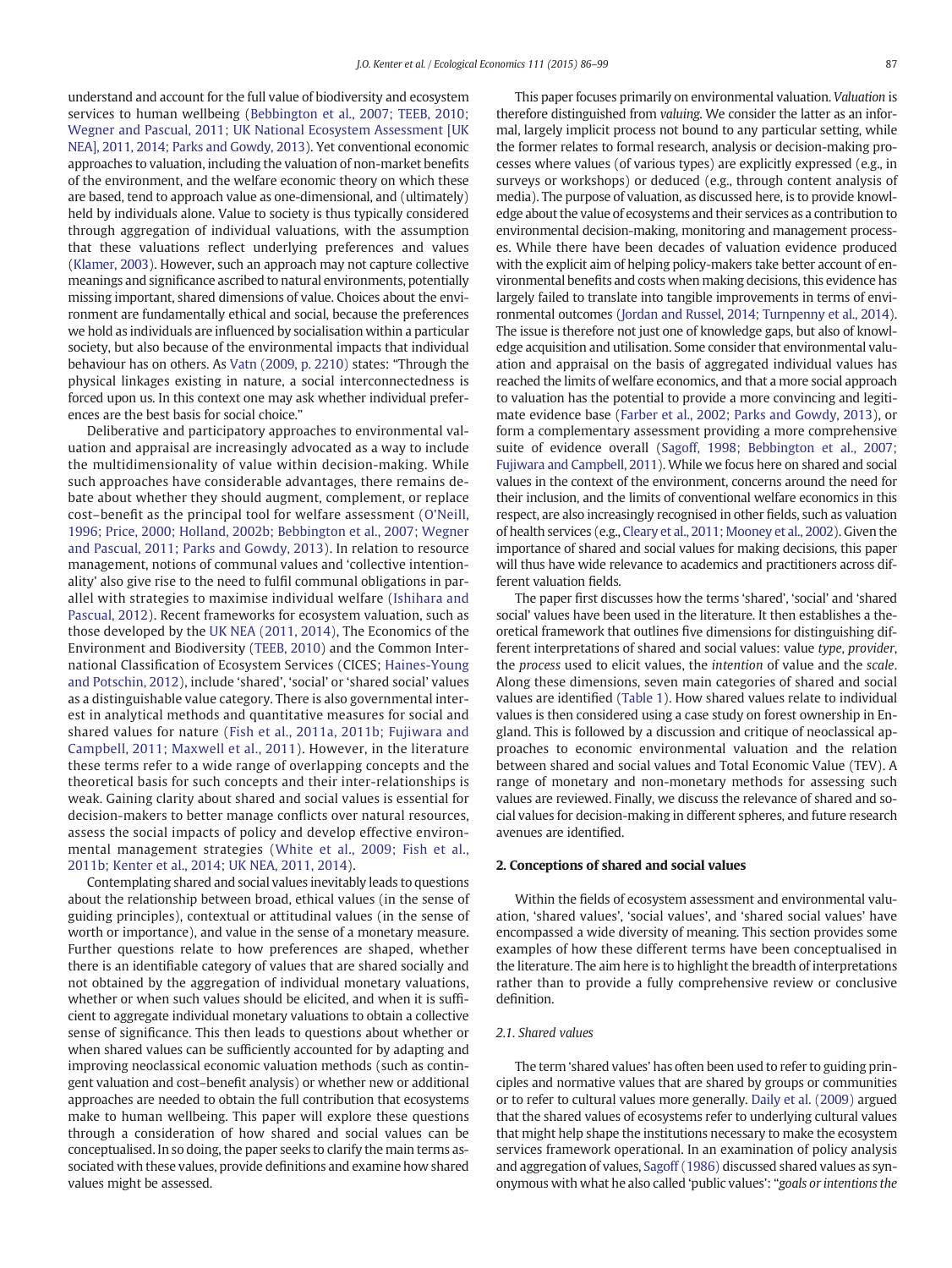<span id="page-2-0"></span>Main types of shared and social values with definitions and dimensions along which they can be discriminated.

| Type of<br>shared/social<br>values | Definition                                                                                                                                                                                                                                                                                                                                                                                                                                                                                      | Associated<br>dimension |
|------------------------------------|-------------------------------------------------------------------------------------------------------------------------------------------------------------------------------------------------------------------------------------------------------------------------------------------------------------------------------------------------------------------------------------------------------------------------------------------------------------------------------------------------|-------------------------|
| Transcendental values              | Conceptions about desirable end states or behaviours that transcend specific situations and guide selection or evaluation of<br>behaviour and events (Schwartz and Bilsky, 1987)                                                                                                                                                                                                                                                                                                                | Concept                 |
| Cultural and societal values       | Culturally shared principles and virtues as well as a shared sense of what is worthwhile and meaningful. Cultural values are<br>grounded in the cultural heritage and practices of a society and pervasively reside within societal institutions (Frey, 1994).<br>Societal values are the cultural values of a society; societies may be more or less homogenous, so there may be multiple sets of<br>cultural values in one society that overlap to a greater or lesser degree with each other | Provider                |
| Communal values                    | Values held in common by members of community (e.g., geographic, faith/belief-based, community of practice or interest),<br>including shared principles and virtues as well as a shared sense of what is worthwhile and meaningful                                                                                                                                                                                                                                                              | Provider                |
| Group values (within valuation)    | Values expressed by a group as a whole (e.g., through consensus or majority vote, or more informally), in some kind of<br>valuation setting                                                                                                                                                                                                                                                                                                                                                     | Provider                |
| Deliberated values                 | Value outcomes of a deliberative process; typically, but not necessarily, a deliberative group process that involves discussion<br>and learning                                                                                                                                                                                                                                                                                                                                                 | Process                 |
| Other-regarding values             | As contextual values: the sense of importance attached to the well-being of others (human or non-human). As transcendental<br>values: regard for the moral standing of others                                                                                                                                                                                                                                                                                                                   | <i>Intention</i>        |
| Value to society                   | Benefit, worth or importance to society as a whole                                                                                                                                                                                                                                                                                                                                                                                                                                              | Scale                   |

individual ascribes to the group or community of which he is a member; they are his because he believes and argues they should be ours; he pursues them not as an individual but as one of us" (p. 302). For example, many people consider that wild places should be preserved even when it has no benefit to them, or to others; they believe in this goal because it aligns with their idea of the shared values of a good society. A further characteristic of the shared nature of values described by Sagoff is that they are 'impersonal', and hence deliberative and political processes are required to adequately identify them. Thus, the conception of shared values as implicit, communal or public values, and of shared values as values that are brought forward through deliberative social processes appear to be closely related.

Shared values may also refer to values held in common by groups in particular contexts. For example, [Stein et al., \(1999\)](#page-13-0) investigated both contrasting and shared values around landscape management in the Upper Midwest of the United States that were held in common by urban and rural groups of stakeholders. By understanding what values were shared within groups and communities as well as what values were shared between groups, land managers were better able to identify mutual goals and improve cooperative planning processes and outcomes.

#### 2.2. Social values

The term 'social values' has also been used in diverse ways. It can refer to the values of a particular community or the cultural values and norms of society at large, but can also be used to refer to the public interest, values for public goods, 'altruistic' values and feigned altruistic values, the values that people hold in social situations, contribution to welfare or well-being, the willingness-to-pay (WTP) of a group, the aggregated WTP of individuals, or values derived through a social process. For example, [Kennedy et al. \(1995\)](#page-13-0) discussed social values about natural resources as, on the one hand, values deriving from the 'social system' and, on the other, as the wider norms expressed through laws, political action, media and other institutions. As such, the authors suggested two layers of social values: a cultural first layer that influences a second layer of contextual values in relation to natural resource management.

[Sherrouse et al. \(2011\)](#page-13-0) and [Brown \(2013\)](#page-12-0) discussed social values in a participatory GIS (Geographical Information Systems) context. In these papers social values were constructed as equivalent to 'landscape values', which were conceived as non-monetary place-based values categorised by type, e.g., spiritual, aesthetic and subsistence, and contrasted to (economic) monetary valuations. For [Bryan et al. \(2010\)](#page-12-0) the social values terminology was used to refer to any kind of use or non-use benefits that people derive from ecosystems. This is in contrast to 'ecological values', which these authors characterised as a score based on multiple ecological attributes regardless of human benefits. Aggregate 'social values' – again assessed using a GIS approach – were then constituted as a non-monetary rating of value to society.

#### 2.3. Shared social values

The amalgam 'shared social values' has been used to refer to subsets or combinations of the various concepts described above. For example, [Norton and Steinemann \(2001\)](#page-13-0) used the term 'social' to refer to a societal context while 'shared social' was used to indicate group deliberated values reflecting that societal context. In a discussion of communitybased environmental management using multi-criteria approaches, social values were related to aspirations: values that reflected hopes and dreams of the public. Social values would drive individuals to pick criteria and indicators and, through a deliberative process sets of shared social values and appropriate indicators for these values were then identified. In a more theoretical discussion, [Stagl \(2004\)](#page-13-0) also referred to shared social values in the context of multi-criteria evaluation, and its relation to deliberative decision-making, complexity and postnormality (see e.g., [Funtowicz and Ravetz, 1993](#page-12-0)). Shared social values were regarded as the outcome of processes of effective social interaction, open dialogue and social learning. From this perspective, shared social values were closely allied to shared meanings, and effective policy for a society depends on the creation of these among cultural groups, as they do not exist a priori. Stagl regarded the formation of shared meaning and values as a social learning process, where, in the words of [Webler et al. \(1995\),](#page-13-0) "...individuals [learn] how to solve their shared problems in a manner that is responsible to both factual correctness and normative consent" (p. 445). In contrast, [Reed et al. \(2010\)](#page-13-0) considered social learning as "a change in understanding that goes beyond the individual to become situated within wider social units or communities of practice through social interactions between actors within social networks" (p. online). The relationship between individual values and values of wider social units will be discussed in [Section 4](#page-5-0).

This brief overview illustrates that while the terms shared and social are often used interchangeably, there is a different and distinct emphasis: 'shared' more generally refers to those holding or providing the value, whereas 'social' tends to qualify the type of value. 'Shared' suggests a type of cultural value, common principle, or, more generally, the values held in common by a group, community or society. The 'social' adjective often refers to a social scale, a social intention or a social process. Thus, the term 'shared social values' is not necessarily tautological, as social values in relation to others or society can be expressed either on an individual basis or through a shared social process.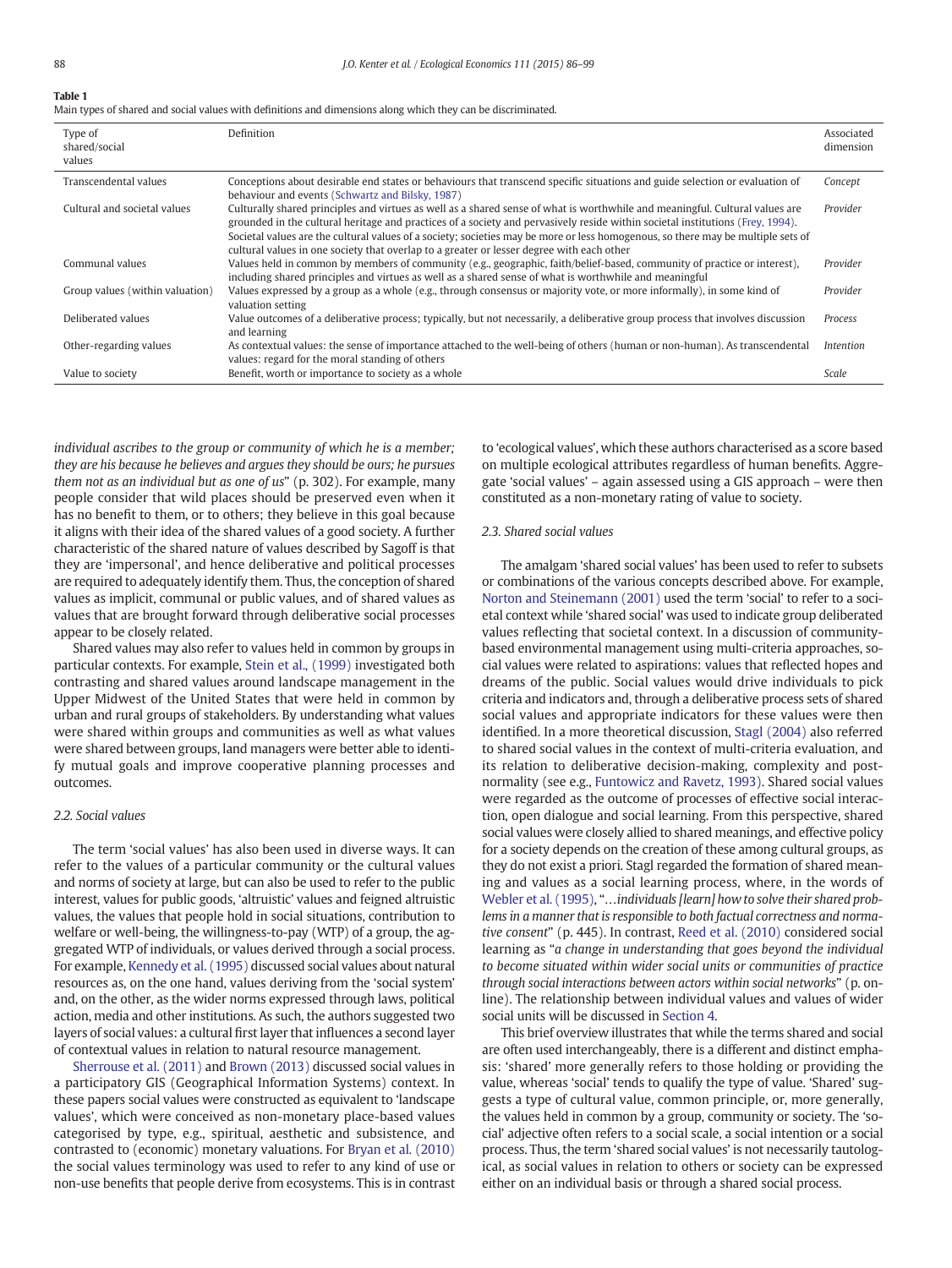#### <span id="page-3-0"></span>3. Dimensions and types of shared and social values

As illustrated, usage of the terms 'shared' and 'social' is diverse and ambiguous. Rather than reducing this plurality to single definitions, we instead identify five dimensions to help bring clarity to the way in which the terms are described and may be used for the purpose of identification, elicitation and measurement. These dimensions are as follows: the concept of values, the value provider, the elicitation process, the intention of value, and its scale (Fig. 1). These dimensions allow differentiation between the ways in which the terms have been used (Table O1) and to evaluate social issues and processes in terms of clearly identified types of shared and social values. The following subsections explain each of these dimensions.

#### 3.1. The concept of values ('value concept')

We make a distinction between three primary concepts of values: transcendental values, contextual values, and value-indicators. Transcendental values are guiding principles that transcend specific situations and can be seen as the "criteria that people use to select and justify actions and to evaluate people (including the self) and events" ([Schwartz, 1992,](#page-13-0) [p. 1](#page-13-0)). Contextual values are values in the sense of opinions about worth or importance, which are dependent on an object of value and hence contextual and attitudinal. Value-indicators are a measure of the importance of something, expressed in monetary terms (e.g., social willingness-to-pay) or non-monetary terms (e.g., the frequency of occurrence of a coded term in an interview transcript). Although some of these distinctions are commonly made ([Dietz et al., 2005\)](#page-12-0), they are not often clearly articulated or do not articulate all three concepts (e.g., [Ives and Kendal, 2014](#page-13-0)). Differentiation of values on this axis bears resemblance to the differentiation of values into 'held' and

'assigned' by [Rokeach \(1973\)](#page-13-0). Here, held things are the things that we hold as important while assigned values are the values that we assign to things. However, that distinction is problematic, because it is unclear into what category opinions about the worth of something fall.

Transcendental values are often associated with ethics and normative beliefs, which are shared culturally. Because of this, it is these values that are sometimes characterised as shared, social or cultural values. This stands in contrast to contextual values that are more allied with individual attitudes and preferences [\(Table 2\)](#page-6-0). In sociology, transcendental values are considered as learned, epistemologically grounded, relatively enduring, emotionally charged and representing moral conceptualizations that assist us in making judgements and in preparing us to act [\(Frey, 1994](#page-12-0)). As illustrated by Table 2, in addition to these ethical principles, transcendental values include things that can be characterised as desirable end states, such as 'a varied life', 'family security', or 'mature love' (Schwartz and Jerusalem, 1994; [Schwartz, 1992; Schwartz and](#page-13-0) [Bilsky, 1987](#page-13-0)). [Rokeach \(1973\)](#page-13-0) subdivided transcendental values into instrumental values, in the sense of principles/virtues, and terminal values, in the sense of end-states. However, this distinction is not particularly helpful, because if principles are seen as virtues, by definition they are in themselves also terminal. Finally, transcendental values are not necessarily made explicit [\(Frey, 1994\)](#page-12-0) and in relation to the environment are often latent ([Niemeyer, 2004](#page-13-0)).

Contextual values are considered to be closely associated with, but different from, preferences and attitudes ([Table 2](#page-6-0)). While contextual values reflect an opinion of worth, preferences are a stated or revealed ranking or rating. The difference between a contextual value and an attitude is that a contextual value expresses an opinion of worth, while an attitude is an opinion of favour. For example, one may value the conservation of a certain bird species (a contextual value), favour policies that help to achieve conservation of the species (an attitude) and prefer



Fig. 1. Shared and social values framework: the five dimensions and seven main types of shared and social values. Bold titles indicate non-mutually exclusive dimensions of value. Emerging from the dimensions, we can differentiate between types of values that might be termed shared, social, or shared social values (italicised) and other types of values. For example, provider is a dimension that indicates who might provide values in a valuation setting; societies, cultures, communities and ad-hoc groups provide societal, cultural, communal and group values, which are all types of shared or social values. Individuals also provide values, but these are not termed shared or social, unless they can be classified as such on a dimension other than that of value-provider. Arrows within boxes indicate directions of influence between different types of values. Grey arrows signify that the type of elicitation process and value provider strongly influence what value types are articulated along the concept, intention and scale dimensions.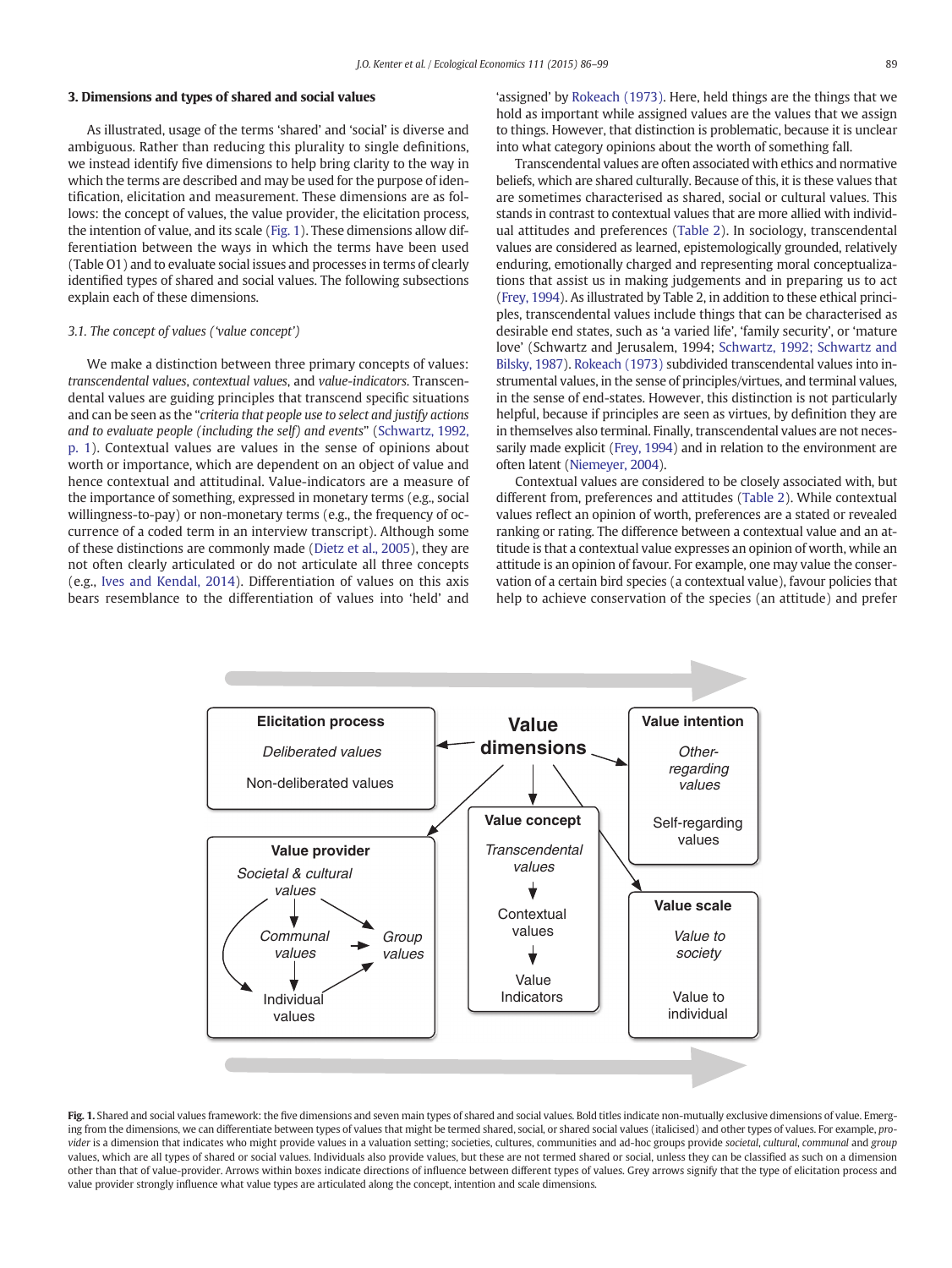Schwartz values. An overview of key transcendental values identified by Schwartz ([Schwartz and Jerusalem, 1994; Schwartz, 1992; Schwartz and Bilsky, 1987\)](#page-13-0). Schwartz argues for a 'universal' structure in values across cultures, which consists of a range of dimensions (italics) across four main axes.

| Self-transcendence            | Self-enhancement              | Openness              | Tradition                       |
|-------------------------------|-------------------------------|-----------------------|---------------------------------|
| <b>Ilniversalism</b>          | Power                         | Self-direction        | <b>Tradition</b>                |
| Protecting the<br>environment | Social power                  | Creativity            | Devout                          |
| A world of beauty             | Authority                     | Curious               | Respect for                     |
|                               |                               |                       | tradition                       |
| Unity with nature             | Wealth                        | Freedom               | Humble                          |
| Broad-minded                  | Preserving my public<br>image | Choosing own<br>goals | Moderate                        |
| Social justice                | Social recognition            | Independent           | Accepting portion<br>in life    |
| Wisdom                        |                               |                       | Detachment                      |
| Equality                      | Achievement                   | Stimulation           |                                 |
| A world at peace              | Successful                    | Daring                | Conformity                      |
| Inner harmony                 | Capable                       | A varied life         | Politeness                      |
|                               | Ambitious                     | An exciting life      | Honouring parents<br>and elders |
| <b>Benevolence</b>            | Influential                   |                       | Obedient                        |
| Helpful                       | Intelligent                   | Hedonism              | Self-discipline                 |
| Honest                        | Self-respect                  | Pleasure              |                                 |
| Forgiving                     |                               | Enjoying life         | Security                        |
| Loval                         |                               |                       | Clean                           |
| Responsible                   |                               |                       | National security               |
| True-friendship               |                               |                       | Social order                    |
| A spiritual life              |                               |                       | Family security                 |
| Mature love                   |                               |                       | Sense of belonging              |
| Meaning in life               |                               |                       | Reciprocation of                |
| Healthy                       |                               |                       | favours                         |

these policies to others that might endanger it (a preference). Contextual values may be influenced by information and beliefs, but also by norms, needs, traits and roles [Table 2.](#page-6-0)

Value-indicators are expressions of value in commonly understood units. The most obvious examples are amounts of money, ratings, rankings and indices. Value-indicators can be used to assess the tradeoffs that people are prepared to make. While ontologically valueindicators are not of themselves values, they are here included as a value concept, as in practice they are generally referred to as values.

As an example of the interrelations between these different concepts in the context of valuation of ecosystem services, consider a proposal to restore wetlands to improve water quality. Water purification can be viewed as a service, improved health as a benefit and one's perception of the importance of this as a contextual value. Contextual values will depend on beliefs such as those about the state of current water quality, but also beliefs about others' beliefs and norms. If one then considers something ought to happen (a norm), one might then have a favourable attitude towards restoration of wetlands. If one is then asked for a view on a proposal to raise taxes so that the wetland can be restored, one might then have a preference for this to happen over maintaining the status quo. The strength of this preference could be expressed as the amount one is willing to pay, a value-indicator. Overall, contextual values, attitudes and preferences could be positively influenced by health as an overarching transcendental value, but also by other transcendental values such as family security and harmony with nature.

#### 3.2. Whose values are being considered ('value provider')

A second dimension found in the literature concerns who provides the values under consideration. Four types of providers of value can be distinguished: societies as whole, communities, ad-hoc groups, and individuals. Societies as a whole share cultural and societal values, which may be considered shared principles and virtues as well as a shared sense of what is worthwhile and meaningful. There may, of course, be multiple sets of cultural values within a society, but for simplicity here we use the terms cultural and societal values interchangeably. Cultural values are grounded in the cultural heritage of a society and pervasively reside within societal institutions ([Frey, 1994](#page-12-0)). These include both transcendental and contextual values. For example, it is said that British culture values politeness (transcendental), and has a culture of teadrinking (contextual). Cultural values are expressed through arts, media, political processes, and institutions, and are also reflected in the values of individuals. More detail on the relation between societal and individual values is discussed in [Section 4.](#page-5-0)

Of course, societies are not homogenous, and within them there is a wide range of social groups that express distinct communal values, including local communities, faith groups and communities of practice and interest (e.g., and groups of people that share a profession or an activity such as recreational users of the environment). In addition, there are ad-hoc groups associated with research, such as a discussion group of stakeholders or a focus group with members of the public, which can come to collectively value outcomes that we term group values; for example, in techniques such as citizens' juries, multi-criteria analysis or participatory mapping. The difference between communal and group value providers is relevant, because for communal values the focus of valuation will likely be on shared experiences, practice and institutions, while for group values the focus is on process (e.g., coming to consensus). Communal and group values can overlap, for example when communal values arise in a deliberative valuation workshop.

We purposively refer here to value providers rather than value holders, as the aim of our discussion is to develop a useful typology in relation to valuation of nature (as opposed to the broader and more informal valuing of nature). By focusing on provision of values, we also avoid the need to come to a final conclusion on whether, ultimately, values are individual or intersubjective and whether it is individuals or social entities that 'hold' shared values. In terms of the provider dimension, we thus conceive of shared values as values that are expressed collectively. In terms of non-market valuation of the environment, the usual value providers are individuals, but with increasing interest in deliberative approaches to valuation, group value expressions (through consensus or majority vote) are becoming more common ([Fish et al., 2011a;](#page-12-0) [Spash, 2008; Zografos and Howarth, 2010; Kenter et al., 2011, 2014\)](#page-12-0).

#### 3.3. How values are elicited ('elicitation process')

A third important dimension is the elicitation process, which seeks to distinguish between deliberated and non-deliberated values. The distinction between group and individual 'settings' is generally made in the deliberative valuation literature [\(Lo and Spash, 2012; Spash,](#page-13-0) [2007\)](#page-13-0), but this does not discriminate between the provider and process dimensions, as valuation may take place in group settings where the group or workshop setting does not include significant deliberation. For example, [Christie and Rayment \(2012\),](#page-12-0) in a large-scale study on the value of the UK Biodiversity Action Plan, used group settings as a means to inform participants and to ensure that they were familiar with complex concepts related to biodiversity. The valuations elicited from individuals in this type of group setting may be characterised as informed individual values (or in this case, more specifically, informed individual WTP), which is considered different from deliberated individual values (or WTP), because it is not just the group setting but also the process that determines whether a value can really be considered 'shared'. Recent research suggests that non-deliberated individual values, deliberated individual values and deliberated group values can all be significantly different both in monetary and non-monetary approaches, with deliberated individual values falling between non-deliberated individual values and deliberated group values [\(Kenter et al., 2014\)](#page-13-0).

#### 3.4. Scale of values ('value scale')

A further discrimination that needs to be made is between the individual scale, and the 'social' scale, which has bearing on value to society, or in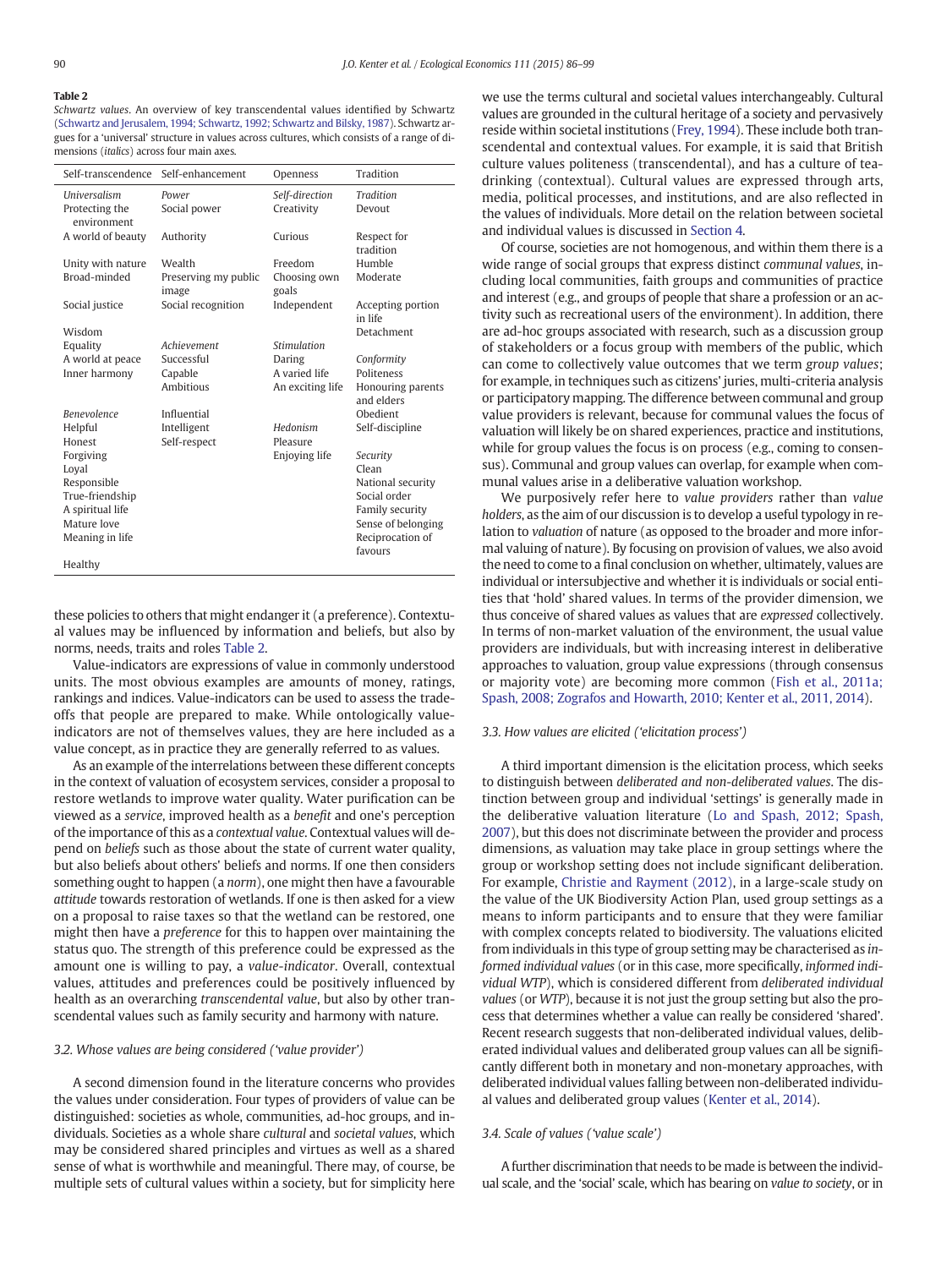<span id="page-5-0"></span>relation to society. An example is that one might highly value enjoyment and a varied life for oneself (e.g., reflected in consumer behaviour), but in relation to society other values such as fairness or responsibility might be more important (e.g., reflected in voting behaviour). In terms of monetary value-indicators, the social scale can refer to aggregate WTP or social WTP. For example, if a population of 100,000 people has a mean individualWTP of £10 to restore a wetland, one possible aggregate WTP would be £1 million. However, one might also ask how much the government should spend on this wetland instead of other social priorities; if an individual states an amount of £1 million, this would constitute a social WTP. To distinguish here from previous dimensions, if this £1 million were to be determined as a group decision, this could be termed group social WTP. If this group decision was determined through a deliberative process this would be termed deliberated group social WTP.

#### 3.5. Intention of values ('value intention')

The dimension of intention relates to whether values are selfregarding or other-regarding, altruistic values. For example, one may value one's own life enjoyment (self-regarding), but also that of one's neighbour or that of future generations (other-regarding). Intention differs from the scale dimension, as values for others are not necessarily values in relation to society.

Neoclassical economics explicitly does not concern itself with otherregarding values, as it could be argued that in so doing, double counting would occur. Although valuation may consider such things as altruistic, existence and bequest values within a framework of Total Economic Value (TEV) [\(Pearce and Moran, 1994](#page-13-0)), ultimately it is conceived to be the personal satisfaction that one gains by being altruistic that is considered the source of value. The relation between shared and social values and TEV will be explored in more detail in [Section 6.](#page-8-0)

Relevant to the dimensions of both intention and scale, it has been posited that people have multiple sets of values and preferences. These may include a self-regarding set at the individual scale, where people maximise their personal utility according to their consumer preferences ('I want'), and another set of other-regarding 'citizen' values ('society should') ([Sagoff, 1998\)](#page-13-0). These are underpinned by a broader set of transcendental values and include non-utilitarian deontological and virtuous motives. The implicit nature of these transcendental values may need to be brought out through a deliberative process ([Kenter](#page-13-0) [et al., 2014; Lo and Spash, 2012; Niemeyer, 2004; Sagoff, 1998](#page-13-0)). In the following section the dynamic relation between the values of individuals and shared and social values is considered.

#### 4. Shared and social values and the individual

To more fully understand what shared and social values are, it is fruitful to clarify how different types of shared values relate to the individual. A considerable amount of academic literature has revealed how individuals adapt transcendental and cultural values through implicit and explicit socialisation processes (for example, special issue in [Current Sociology, 2011\)](#page-13-0). In sociology the formation of values at both the cultural and individual level is regarded as a socio-cultural phenomenon. This formation refers to "emergent value articulations as they are being shaped, reproduced or changed by social action" [\(Bachika and](#page-12-0) [Schulz, 2011 p. 109\)](#page-12-0). These cultural and societal values are acquired over time and become embedded within the culture of a particular society. There can be catalysts or conflict points (e.g., terror acts and disasters such as Bhopal and Fukushima, or highly-contested political issues such as fracking, or the debate on forest ownership in the UK see below) where a society debates values; these are potential moments of re-valuation or recognition of values that were previously not outwardly or explicitly articulated.

[Schwartz \(1999\)](#page-13-0) identified a universal set of values that operate at the cultural/societal level as well as at the individual level. At the societal level, values "represent the implicitly or explicitly shared abstract ideas about what is good, right and desirable in a society" [\(Schwartz, 1999](#page-13-0) [p. 25\)](#page-13-0). Societal values are promoted, imparted, transmitted, changed and maintained in a variety of ways such as through exposure to formal and informal customs, laws, norms, cultural traditions and societal institutions [\(Bourdieu, 1972; Markus and Kitayama, 1994](#page-12-0)). At the interface between the societal and individual levels, one may speak of the operation of values to refer to the role that value articulations play in life [\(Bachika and Schulz, 2011\)](#page-12-0). Individual values are therefore a product of cultural values but are also interpreted through each person's own individual experience.

[Schwartz \(1999\)](#page-13-0) posited that these collective values can be inferred by aggregating the values of individuals as they will point to underlying common values and are a product of shared culture. Others however argue that deliberation through the public sphere, public debate, and consultation are needed to articulate shared and social values [\(Dobson, 2012](#page-12-0)). From this perspective, citizen or stakeholder values should be articulated through constructive dialogue and communication if these values are to be accounted for as legitimate factors. Through such a process people listen to arguments and use reasoned judgement in deliberative fora to come to an agreement or decision, which could potentially bring about more democratic outcomes than analytical aggregation of individual preferences. Deliberation in the public sphere and public spaces can thus be considered a key part of political as well as social theory ([Dobson, 2012](#page-12-0)).

The dynamics between shared and social values and the individual are highlighted in the example of the attempt to 'sell off' the public forests managed by Forestry Enterprise England (FEE). In 2011 the UK government launched a consultation to propose a mix of selling (to private companies and community groups) and handing over (to charities) England's public forest estate (PFE), rather than have a government body (FEE) manage the forests. Elicitation of values occurred through a number of routes, including formal public consultation, social and print media and an Independent Panel on Forestry (IPF). The initial public consultation, where individuals and organisations were asked to formally submit comments to the government on the proposal, was cancelled after three weeks due to intense public protest, particularly about ownership and access issues. A key concern about the consultation pertained to why the government was changing the ownership of the PFE without giving people the opportunity to state whether the existing ownership and management was acceptable ([Lawrence and Jollands, 2011](#page-13-0)). After cancelling the consultation the Secretary of State for the Environment established the IPF chaired by the Bishop of Liverpool to advise the government on the future of England's forests and woods as a whole, rather than solely focus on the PFE. The ten visits of the IPF to local communities and stakeholders in England could be characterised as a deliberative approach to considering and appraising the future of forestry in England.

While research highlights that many people value trees and woodlands, the articulation of this value is not usually prominent in the public domain in everyday discourse. The most obvious indicator of value is the 358 million visits made to woodlands in England in 2011 ([Natural](#page-12-0) England,  $2012$ ).<sup>1</sup> The protests around the proposed sell-off involved the articulation and operation of a plurality of values, with value providers at the individual, communal and societal level. At the individual provider level half a million people signed an online petition, 7007 commented on the first consultation prior to its cancellation and 42,000 made comments to the IPF consultation request for feedback. This latter process was based on five open questions about the future of forestry rather than relying primarily on closed-ended questions as had been used in initial public consultation [\(IPF, 2011; Lawrence and](#page-13-0) [Jollands, 2011\)](#page-13-0). At the communal provider level, direct collective action was undertaken through protests in local forests; new groups were formed such as 'hands off our forests' and 'keep our forests public', while larger NGOs supported local groups in their protests. At the

 $1$  The population of England in 2013 was approximately 53 million.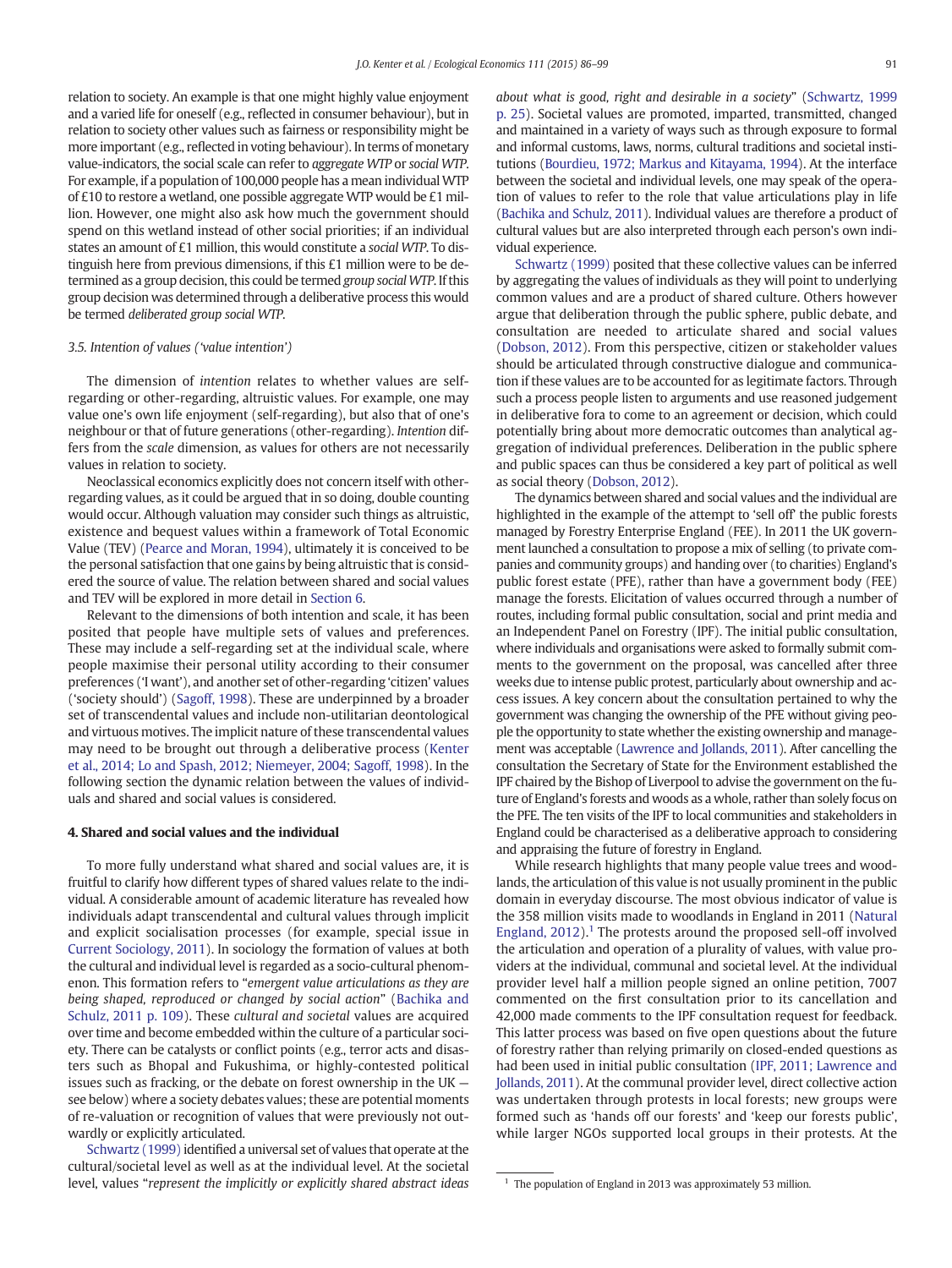<span id="page-6-0"></span>

|--|--|

| Term        | Definition                                                                                                                                                                                                 |
|-------------|------------------------------------------------------------------------------------------------------------------------------------------------------------------------------------------------------------|
| Values      | 1. Transcendental values: conceptions about desirable end states or behaviours that transcend specific situations and guide selection or evaluation of behaviour<br>and events (Schwartz and Bilsky, 1987) |
|             | 2. Contextual values: opinions about the importance or worth of something                                                                                                                                  |
|             | 3. Value-indicators: the importance or worth of something expressed in units of another (e.g., monetary values) or as a rank, rating, count or index                                                       |
| Concerns    | Concerns include values, but also accounts for the perceived risk to what is valued. Consequently, one may value an element of the environment but not be                                                  |
|             | concerned with it if one does not perceive it to be at risk (Schultz, 2001)                                                                                                                                |
| Attitudes   | Favourable or unfavourable evaluations of an object, person or issue (Eagly and Chaiken, 1993). One may value wilderness and be opposed to constructing a dam                                              |
|             | in a natural area; the latter is an attitude. The difference between a contextual value and an attitude is that a contextual value expresses an opinion of worth,                                          |
|             | while an attitude is an opinion of favour.                                                                                                                                                                 |
| Traits      | An enduring disposition of personality (Hitlin and Pitliavin, 2004)                                                                                                                                        |
| Norms       | 'Ought to' statements regarding specific situations (Hitlin and Pitliavin, 2004)                                                                                                                           |
| Needs       | Biological demands on an individual (food, shelter, reproduction etc.) (Hitlin and Pitliavin, 2004)                                                                                                        |
| Preferences | Rankings or ratings of possible outcomes (Dietz et al., 2005)                                                                                                                                              |
| Beliefs     | Any proposition that is accepted as true (Colman, 2001). Whereas an attitude must be evaluative, a belief does not imply value judgement                                                                   |
| Worldviews  | Generalised beliefs about the state of the world (Dietz et al., 2005)                                                                                                                                      |
| Roles       | Differing ways of behaviour and decision-making depending on the social situation. Weight of values may differ across roles (Dietz et al., 2005).                                                          |

societal provider level national media (web-based, newspapers, trade journals, magazines) extensively reported on the issue, but also played a role in its social amplification by suggesting that access would no longer be allowed to some woodlands or that some woodlands might be felled to make way for housing or business. Value elicitation started at the individual scale via the consultation but once wider debate and protest started, particularly via the popular media, the issue became more articulated at the societal scale and many people felt the need to come together to discuss shared values for woodlands in relation to society. Individual contextual values were articulated with people often drawing on their own experiences of visiting specific woodlands as a child and as an adult that were important to them. Communal values were also articulated, with woodlands being seen as an important aspect of local communities particularly in areas with strong historical and cultural connections to woods such as the New Forest and the Forest of Dean (in the south of England). At the societal level the debate covered benefits at an individual scale, e.g., woodlands are good for children and families, but also how we should value not only woodland as a society but nature more broadly, and about justice and who should have access to land. There were major concerns that the public goods provided by the PFE such as open access, recreation, and biodiversity might be degraded or not be available under different ownership. The intention of these values was clearly other-regarding. The articulation of values at the communal and societal level was thus not just about the aggregation of individual values focused on what people wanted from woodlands themselves, but came about through debate and dialogue of transcendental values that covered ethical issues such as who should have access to and benefit from woodlands. Thus, deliberation activated these transcendental values that were previously implicit, which ultimately led to a re-evaluation of the policies that had been proposed on assumptions around benefits and cost based on aggregation of individual welfare measures.

This case study thus illustrates the complexity of value concepts, elicitation processes, providers, scale and intention of values. What started as a clear commitment and rationale for government of shifting the balance of power from 'big government' to 'big society' through reducing government ownership and management of public woodland became an arena of much public debate and disquiet around the proposed privatisation. The dimensions and types of shared and individual values outlined in [Section 3](#page-3-0) came into play throughout the consultations and IFP activity at multiple levels (individual, community, society), not in a linear trajectory but iteratively through local action, print and social media. While different types of shared and social values can be identified within this process, it is also apparent that these types were often co-emergent, with transcendental and other-regarding values and values in relation to society often emerging from deliberation at the communal and societal provider level.

#### 5. Shared and social values and environmental valuation

It is thus an important question whether shared and social values can be elicited through eliciting the values of individuals, or whether other approaches are necessary. To further explore this we briefly examine how environmental economic valuation considers value to society. Fundamentally, most economic valuation uses social welfare functions to establish social welfare from a given set of individual preferences or welfare rankings. These values are assumed to be self-regarding only, excluding otherregarding values. Although environmental economic valuation may consider such things as altruistic, existence and bequest values within a framework of TEV, as will be discussed in the next Section, ultimately it is conceived to be the personal satisfaction that one gains by being altruistic that is considered the source of value. The assumption of the selfserving, utility-maximising individual is also a requirement of Bergson– Samuelson social welfare functions, which are conventionally used to establish social welfare in Cost–Benefit Analysis (CBA) and allied methods [\(Hausman, 1993](#page-12-0)). If the full value of ecosystems is not incorporated into economic accounting and decision-making, this is essentially considered a technical problem, rather than a philosophical one that requires changes in how value is conceived ([Ravenscroft, 2010](#page-13-0)).

This individualistic, utilitarian way of establishing social value has seen considerable critique. Preferences can be uncertain and transient. Individuals exhibit preferences that, to the observer, do not appear increase these individuals' well-being (for example drug use or selfharming behaviour), and well-being may be derived as much from outgrowing many of our wants as from satisfying them [\(Sagoff, 1986\)](#page-13-0). Individual preferences, behaviour and WTP are not just determined by individual utility but also by other-regarding values and moral norms [\(Peacock, 1997; Keat, 1997](#page-13-0)).

Additionally, when aggregating individual preferences, some kind of agreement is needed on how to aggregate both within dimensions (i.e., how much does each individual count?), and across dimensions of valuation (i.e., how much does each value criteria count?). If value is by its nature plural, then there are many possible ways of trading across dimensions of value. This plurality of value may not be able to be represented by a continuous utility function, in which case individuals cannot be compensated for decrements in one dimension by improvements in another [\(Holland, 2002a; D'Agostino, 2000; Sagoff, 1998;](#page-12-0) [Beckerman and Pasek, 1997; O'Neill, 1996](#page-12-0)). Take, for example, appraisal of a hypothetical proposed mining project. Dimensions of value could be the usual costs and benefits (expected revenue, construction and operational costs, etc.), the livelihoods of people, the cultural impact of the project, and impacts on local biodiversity. In conventional economic analysis, if the benefits outweigh the costs after compensation, the project would be 'efficient' and deliver a net value to society (even if these compensations do not actually take place). However, CBA enforces a set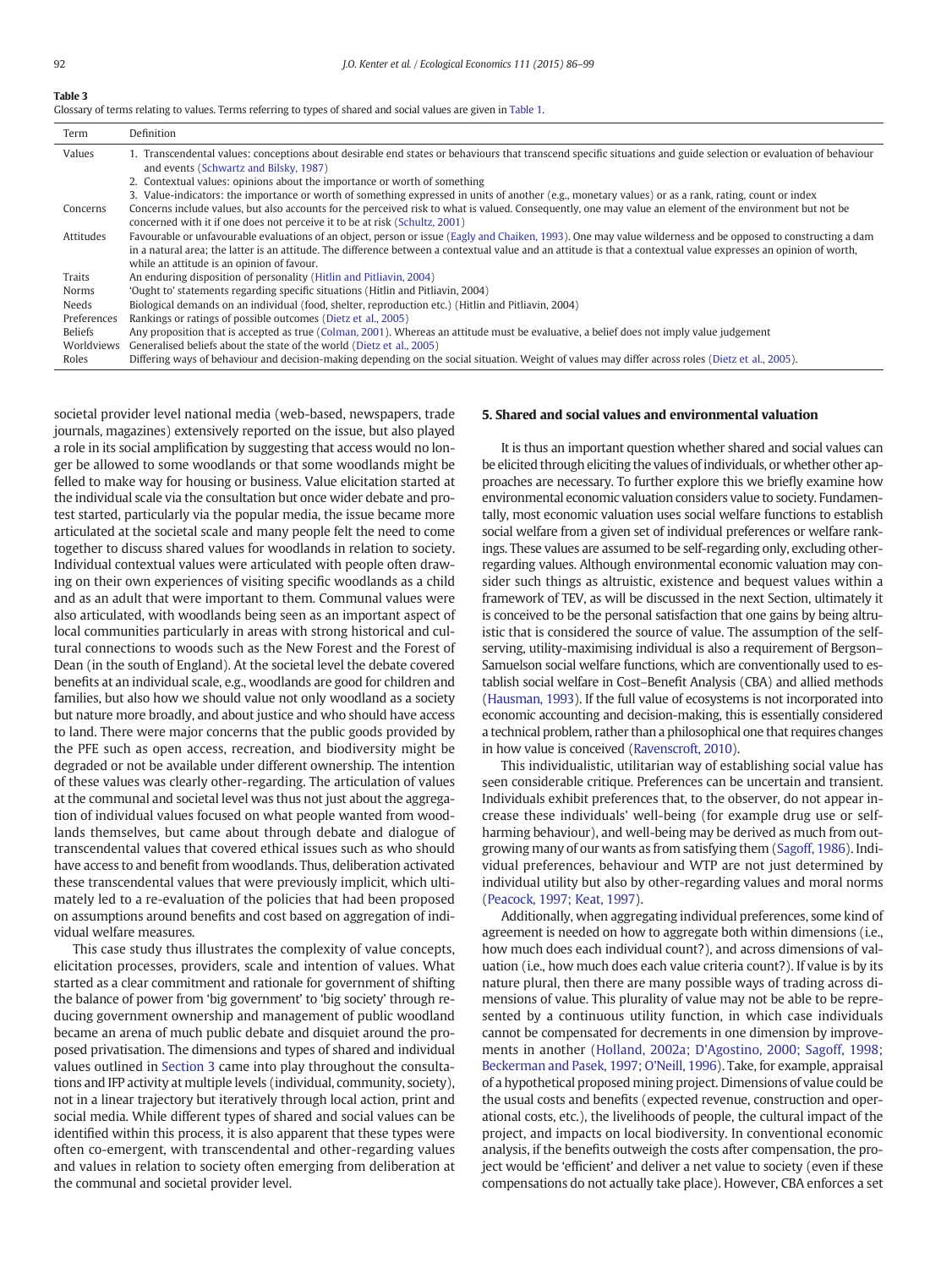<span id="page-7-0"></span>Overview of deliberative and analytical-deliberative methods that can be used to assess shared values of ecosystems, their potential to address value commensurability and aggregation issues, their suitability for different spatial scales and their relative requirements in terms of resources and timescales.Note: this table spreads horizontally across two pages.

| Technique                             |                                             | Description                                                                                                                                                                                                                                                                                                                                    | Types of values that may be elicited                                                                                                                                                                                                                                                                                                                                                                          |
|---------------------------------------|---------------------------------------------|------------------------------------------------------------------------------------------------------------------------------------------------------------------------------------------------------------------------------------------------------------------------------------------------------------------------------------------------|---------------------------------------------------------------------------------------------------------------------------------------------------------------------------------------------------------------------------------------------------------------------------------------------------------------------------------------------------------------------------------------------------------------|
| Deliberative                          | In-depth discussion<br>groups               | Group (usually 4-8 people) discussions (often repeated),<br>during which participants shape the terms of discussion,<br>develop themes in ways relevant to their own needs and<br>priorities <sup>a</sup>                                                                                                                                      | Process: Cultural/societal, communal, transcendental, group,<br>deliberated, other-regarding, values in relation to society<br>Outcome: Deliberated group or individual, transcendental<br>and/or contextual values                                                                                                                                                                                           |
|                                       | Citizen's juries                            | A small cross section of the general public who come to a<br>considered judgement about a stated policy issue/problem<br>through detailed exposure to, and scrutiny of, the relevant<br>evidence base. Group responds by providing a<br>recommendation or 'verdict'. <sup>a</sup>                                                              | Process: Cultural/societal, communal, transcendental,<br>deliberated, other-regarding, values in relation to society<br>Outcome: Deliberated group contextual values (verdict)                                                                                                                                                                                                                                |
|                                       | Deliberative opinion<br>polls               | Technique designed to observe the evolution of the views of a<br>large citizen test group as they learn about a topic. Typically<br>the group votes on the issues before and after an extended<br>debate. <sup>a</sup>                                                                                                                         | Process: Cultural/societal, communal, transcendental, group,<br>deliberated, other-regarding, values in relation to society<br>Outcome: Deliberated individual indicators (vote counts)                                                                                                                                                                                                                       |
| Analytical-deliberative Participatory | modelling                                   | The involvement of stakeholders in the design and content of<br>analytical models that represent ES and their benefits under<br>different spatial and temporal conditions <sup>a</sup>                                                                                                                                                         | Process: Cultural/societal and communal contextual values.<br>Other-regarding and transcendental values only likely to be<br>made explicit if prompted through reflection/deliberation<br>process<br>Outcome: Deliberated group contextual values and indicators<br>(relative importance of different parameters and their<br>relationships)                                                                  |
|                                       | Deliberative<br>monetary valuation<br>(DMV) | Techniques that use formal methods of group deliberation to<br>come to a decision on monetary values for environmental<br>change. <sup>a</sup><br>May be allied to survey-based techniques (e.g., contingent<br>valuation, choice experiments) or use a non-econometric<br>approach to establish values (e.g., incorporating citizen's juries) | Process: Cultural/societal and communal contextual values.<br>Other-regarding and transcendental values only likely to be<br>made explicit if prompted through reflection/deliberation<br>process<br>Outcome: Deliberated and/or group indicators (deliberated<br>individual or group willingness-to-pay [WTP], deliberated<br>individual or group fair price, deliberated individual or group<br>social WTP) |
|                                       | Deliberative<br>multi-criteria<br>analysis  | Techniques that involve groups of stakeholders designing<br>formal criteria against which to judge the non-monetary and<br>(sometimes) monetary costs and benefits of different<br>management options as the basis for making a decision <sup>a</sup>                                                                                          | Process: Cultural/societal and communal contextual values.<br>Other-regarding and transcendental values only likely to be<br>made explicit if prompted through reflection/deliberation<br>process.<br>Outcome: Deliberated contextual individual or group values<br>and indicators (ratings/rankings/scores)                                                                                                  |

<sup>a</sup> Description adapted from [Fish et al. \(2011a\).](#page-12-0)

of assumptions that the ecological, social and cultural dimensions of value can be both compared and compensated fully and justly [\(Ravenscroft, 2010](#page-13-0)). Unless all parties completely agree about how different dimensions should be traded off against each other, it is not possible to draw out any single conclusion. The plurality of values is not just a theoretical issue, but is also reflected in the wide range of motivations that underlie willingness-to-pay in (contingent) valuation studies: moral and political stances as well as expressions of welfare gains or losses (e.g., [Vadnjal and O'Connor, 1994; Clark et al., 2000; Desvousges](#page-13-0) [et al., 1993; Kenter et al., 2011](#page-13-0)).

There is no logically infallible way to aggregate utility across individuals [\(Feldman, 1987\)](#page-12-0). [Arrow's \(1950\)](#page-12-0) impossibility theorem proved that for any method of deriving social choices by aggregating individual preference patterns, individual preference patterns can exist such that it is impossible to derive a social ranking that meets certain minimal conditions: consistency, non-dictatorship, universality, monotonicity, and independence. As a consequence, social choice theory calls into question whether aggregation of preferences across individuals in valuation and  $CBA<sup>2</sup>$  can lead to a single consistent ranking of policy alternatives [\(Parks](#page-13-0) [and Gowdy, 2013\)](#page-13-0). Economists have recognised the difficulties associated with establishing value to society through aggregation of individual values ([Baveye et al., in press](#page-12-0)), calling into question why many economists continue to uncritically employ aggregation methods that have long been shown to be problematic ([Parks and Gowdy, 2013](#page-13-0)).

#### 5.1. Shared and social values and Total Economic Value

Thus, there are fundamental issues associated with establishing value to society through arithmetically aggregating the plural values of diverse individuals. Nonetheless, the question might arise of whether shared and social values may be sufficiently addressed through assessment of TEV. TEV includes 'altruistic' value (value of knowing that something benefits other people alive now), 'bequest' value (value of knowing that something benefits future generations), and 'existence' value (value of knowing that something benefits non-human life). These value-components together make up 'non-use' value, which, along with direct and indirect use value, completes the TEV framework.

If one interprets its non-use components as other-regarding, TEV can be linked in various ways to the different types of shared values identified in [Section 3.](#page-3-0) First, bequest, existence and altruistic values may be seen as various components of other-regarding values. Second, TEV-components may be underpinned by various transcendental values, such as justice and fairness in relation to other people or other species, and harmony with the environment. Third, these values may be associated with communal, societal and cultural values, stemming from or being strengthened by being part of a community where these kinds of values are held in common. Fourth, they may become more or less important or articulated when elicited through a deliberated process, and fifth, they may be expressed as a group verdict, rather than as individual values.

 $2$  Note that this issue is not particular to economics; Arrow's impossibility theorem applies to any situation where a social preference is derived through aggregating individual preferences.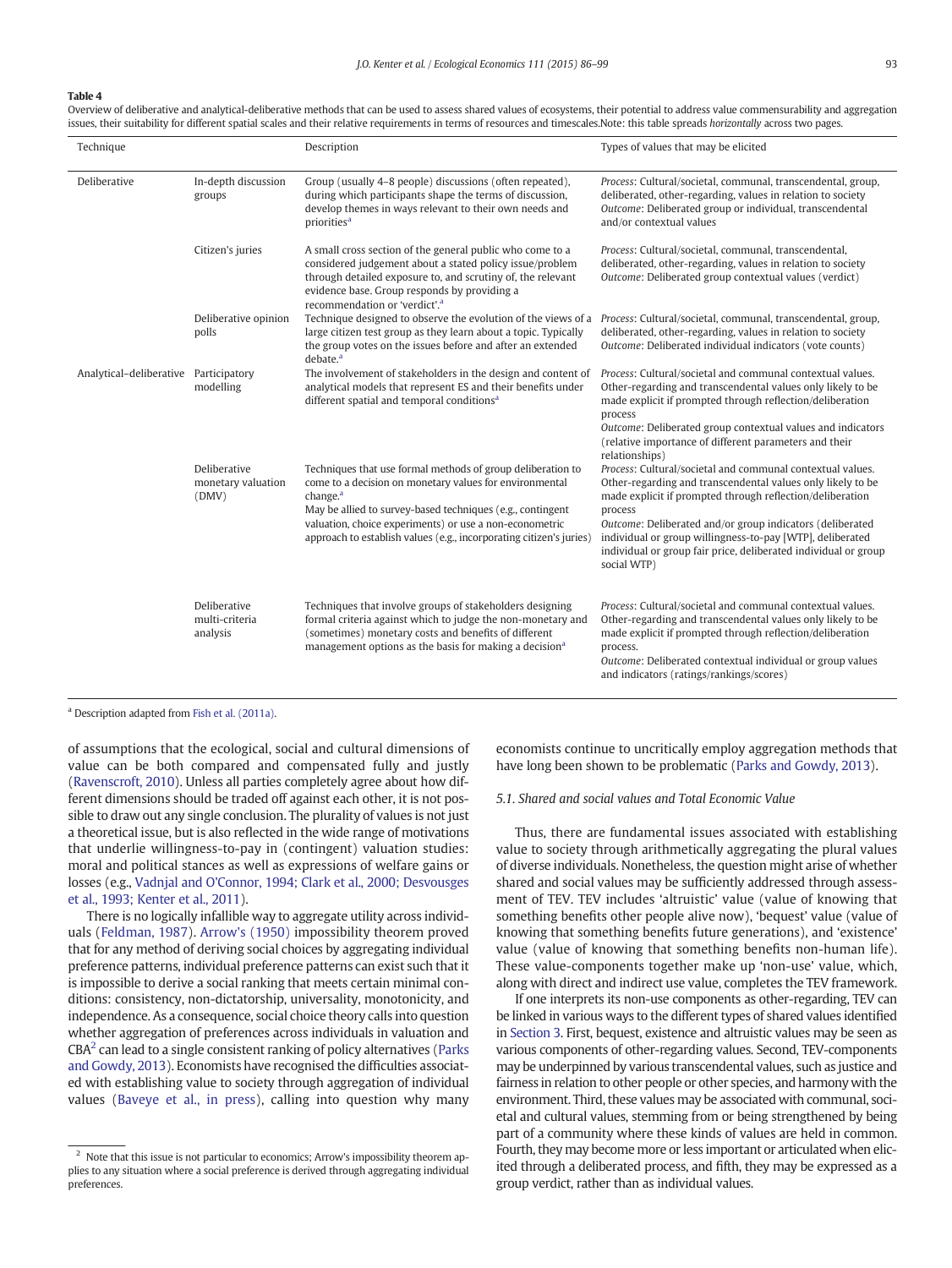<span id="page-8-0"></span>

| Potential to address commensurability<br>and aggregation issues                                                                                                                                                                                                                                                                                                                                                                         | Spatial scale                                                                 | Resources required                                                                                                                                                                                                                                                                                                                                                                                                                                                                                                     | Timescales                                                                                                                                              |
|-----------------------------------------------------------------------------------------------------------------------------------------------------------------------------------------------------------------------------------------------------------------------------------------------------------------------------------------------------------------------------------------------------------------------------------------|-------------------------------------------------------------------------------|------------------------------------------------------------------------------------------------------------------------------------------------------------------------------------------------------------------------------------------------------------------------------------------------------------------------------------------------------------------------------------------------------------------------------------------------------------------------------------------------------------------------|---------------------------------------------------------------------------------------------------------------------------------------------------------|
| High – Deliberation process not restrictive of the type of<br>values that are expressed, though lack of structure can lead to<br>omission of latent/implicit values. Equitable means of<br>aggregation can itself be made a topic of deliberation.                                                                                                                                                                                      | Any, mostly used<br>locally/regionally                                        | Low (local scale) to high (national scale) $-$ In<br>contrast to some other deliberative methods there<br>is no set structure, thus process and outcomes are<br>uncertain and highly dependent on the quality of<br>facilitation.                                                                                                                                                                                                                                                                                      | Short to medium - Highly<br>flexible though dependent on<br>number of groups and<br>iterations                                                          |
| Medium to high - Deliberation structures are not restrictive<br>of the type of values that are expressed. Aggregation method<br>pre-determined                                                                                                                                                                                                                                                                                          | Any                                                                           | Low to medium $-$ Quality depends on availability of<br>evidence and witnesses (which may drive up cost).                                                                                                                                                                                                                                                                                                                                                                                                              | Medium - Depends on<br>complexity of issue, an<br>iterative approach may be<br>required.                                                                |
| Medium $-$ Process may restrict the type of values that are<br>expressed. Aggregation method pre-determined                                                                                                                                                                                                                                                                                                                             | Any                                                                           | Medium to high - Mobilising large sample may<br>require considerable effort. Large-scale application<br>can be facilitated through digital resources.                                                                                                                                                                                                                                                                                                                                                                  | Medium to long - Mobilising<br>large sample may require<br>considerable effort/time.                                                                    |
| Low to medium $-$ A highly structured process is likely to<br>restrict the type of values that are expressed unless additional<br>deliberate exercises are incorporated                                                                                                                                                                                                                                                                 | Any, system bounds can<br>be established either<br>spatially or contextually. | Low to high, depending on complexity of model,<br>whether models are conceptual or also quantitative<br>and computer based. Complex processes require<br>elaborate facilitation.                                                                                                                                                                                                                                                                                                                                       | Short to long - Depends on<br>complexity                                                                                                                |
| Low to high - Strongly dependent on focus of deliberation<br>(economisation, moralisation or both), degree to which the<br>process restricts or inhibits elicitation of plural value types<br>and motivations, and degree to which value convergence is<br>enforced. Group-based decision-making and use of 'fair price'<br>or social WTP as payment terms can address some of the<br>issues around aggregating individual preferences. | Any                                                                           | Econometric DMV requires the advanced<br>quantitative and survey design skills needed for<br>applying CV or CEs, plus facilitation skills. They also<br>require a substantial sample size. Large-scale DMV<br>can be costly though is potentially more efficient<br>for valuation of complex goods, than a conventional<br>individual interview approach.<br>Non-econometric approaches do not require<br>statistical expertise or large samples but do require<br>substantial facilitation and process design skills. | Econometric approaches:<br>medium to long - Depends on<br>sample size and complexity.<br>Non-econometric: short to<br>medium - Depends on<br>complexity |
| Low to high – Strongly dependent on focus of deliberation<br>(economisation, moralisation or both), degree to which the<br>process restricts or inhibits elicitation of plural value types<br>and motivations, and degree to which value convergence is<br>enforced.<br>Group-based outcomes can avoid issues around aggregating<br>individual preferences.                                                                             | Any                                                                           | Low to medium - MCA processes can range from<br>simple to complex, and thus facilitation, design and<br>statistical expertise required varies. Sample size<br>requirements lower less than those of econometric<br><b>DMV</b>                                                                                                                                                                                                                                                                                          | Short to medium - Depends<br>on complexity                                                                                                              |

In our experience, it is commonly perceived by both users and producers of environmental valuation evidence that TEV is thus, to some degree, able to incorporate shared and social values, particularly other-regarding values, into economic analysis. Yet, economic conceptualisations of altruistic, bequest and existence values are conceived to only relate to the personal satisfaction ('warm glow') that one gains from knowing that others might benefit from some environmental good. If this were not the case, there would be a danger of double counting, as satisfaction of an individual's preferences may be counted by both that individual, and by others. There is even some debate on whether the welfare associated with 'warm glow' should be excluded from welfare measures and CBA ([Hausman, 1993; Nunes and Schokkaert, 2003\)](#page-12-0). In practice, when using economic monetary valuation methods, most types of shared values (transcendental, societal, communal and other-regarding) would be implicitly elicited within any TEV-based assessment; neither stated nor revealed preferences can avoid being influenced by them. However, when using an individualistic monetary valuation approach, it is likely that these values are both incompletely captured and poorly understood.

#### 6. Deliberative and non-monetary assessment of shared and social values

A wide range of other monetary and non-monetary techniques exist that can elicit different types of shared and social values to varying degrees, including deliberative monetary valuation, participatory multi-criteria analysis, citizen juries, deliberative fora and polls, in-depth discussion groups, participatory modelling and mapping, interpretive techniques such as media analysis, and psychometric approaches [\(Tables 4](#page-7-0)–5). When attempting to establish value to society in monetary terms, deliberative monetary valuation can elicit a pre-aggregated, social willingness-to-pay (i.e., 'how much is this worth for society to pay for?' or 'how much should society allocate to priority X as opposed to Y?'),which establishes a measure of social welfare through debate and negotiation rather than aggregation of individual WTP. Such a process allows better incorporation of transcendental, other-regarding and cultural values in relation to the different components of TEV, as well as rights, duties and virtues that are extrinsic to the TEV framework ([Howarth and](#page-13-0) [Wilson, 2006](#page-13-0)), albeit on the condition that the process is consciously designed and facilitated to mitigate potential social biases ([Kenter](#page-13-0) [et al., 2014](#page-13-0)).

Participatory and deliberative processes are appealing in that they provide participants of valuation studies with time to learn about the good under investigation, as well as time to reflect upon (and construct or potentially modify) their preferences [\(Christie et al., 2006; Macmillan](#page-12-0) [et al., 2002; Spash, 2007](#page-12-0)). Deliberative methods can also challenge the assumption that values (particularly around complex goods, such as biodiversity and ecosystem services) are pre-formed, indicating that they need to be constructed through some kind of transformative process of deliberation and learning [\(Christie et al., 2012; Kenter et al.,](#page-12-0) [2011, 2014; Parks and Gowdy, 2013; Schlapfer, 2009; Spash, 2007,](#page-12-0) [2008\)](#page-12-0). A group learning process is also important in respect to bringing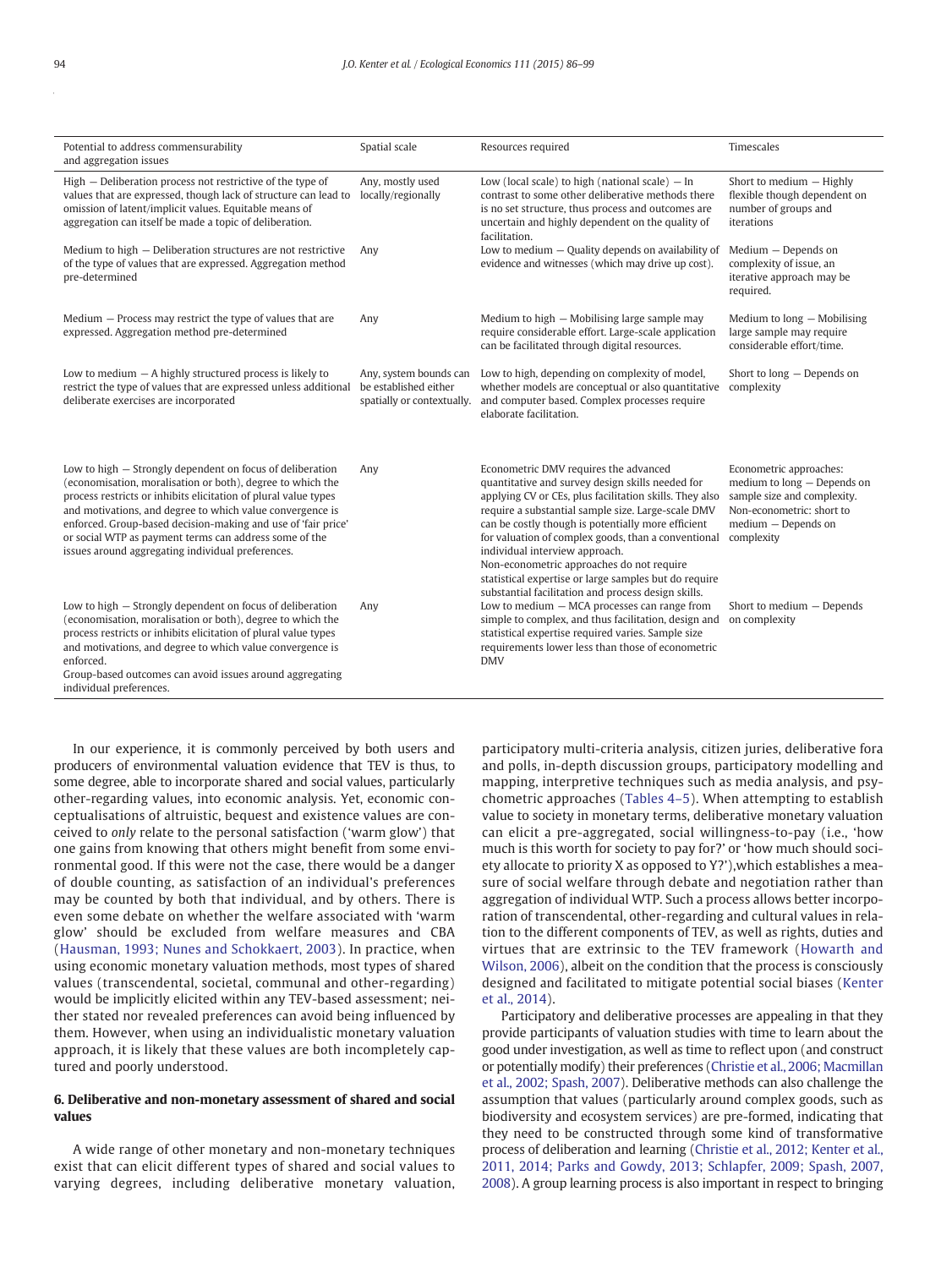Overview of interpretive-potentially deliberative, interpretive, psychometric–deliberative and psychometric methods that can be used to assess shared values of ecosystems, their potential to address value commensurability and aggregation issues, their suitability for different spatial scales and their relative requirements in terms of resources and timescales. Note: this table spreads horizontally across two pages.

| Technique                                 |                                      | Description                                                                                                                                                                                                                                                                                                                                                                                                                                                               | Types of values that may be elicited                                                                                                                                                                                                                                                                                                                                                                                                                                                              |
|-------------------------------------------|--------------------------------------|---------------------------------------------------------------------------------------------------------------------------------------------------------------------------------------------------------------------------------------------------------------------------------------------------------------------------------------------------------------------------------------------------------------------------------------------------------------------------|---------------------------------------------------------------------------------------------------------------------------------------------------------------------------------------------------------------------------------------------------------------------------------------------------------------------------------------------------------------------------------------------------------------------------------------------------------------------------------------------------|
| Interpretive, potentially<br>deliberative | Participatory<br>mapping/GIS         | A group of stakeholders consider or create a physical or<br>digital map to indicate landscape features that are<br>valuable (and/or problematic). Participants may also<br>rate or rank these features for importance. Map layers<br>can also incorporate photo, video, artwork, poetry, etc.                                                                                                                                                                             | Process: Communal contextual values, if features are<br>important/assessed on a larger scale: contextual<br>cultural/societal values.<br>Outcome: As above. If features are deliberated and decided<br>upon or rated/ranked by groups, these take the form of<br>deliberated group contextual values and indicators.                                                                                                                                                                              |
|                                           | Storytelling                         | Participants are asked to tell stories about their<br>experiences of or in relation to places. These may be<br>reflected upon in a group setting to discuss values<br>related to these experiences.                                                                                                                                                                                                                                                                       | Process: Communal contextual values, if features are<br>important/assessed on a larger scale: contextual<br>cultural/societal values. Other-regarding and transcendental<br>values only likely to be made explicit if prompted through<br>reflection/deliberation process.<br>Outcome: As process. If stories are deliberated in a group<br>setting, these may take the form of deliberated group values.<br>Number of times particular themes or values are expressed<br>can provide indicators. |
|                                           | Interviews                           | Participants are interviewed about their values, beliefs<br>and preferences. Group interviews allow for<br>deliberation and are similar to in-depth discussion<br>groups. However, in group interviews, terms are set by<br>the interviewer rather than the group.                                                                                                                                                                                                        | Process and outcome: As storytelling                                                                                                                                                                                                                                                                                                                                                                                                                                                              |
| Interpretive                              | Media analysis                       | Use of a range of textual analysis tools (particularly<br>content, frame and discourse analysis) on (mass)<br>media outputs and social media content over a selected<br>period of time                                                                                                                                                                                                                                                                                    | Process: n/a<br>Outcome: Transcendental, communal, societal and cultural<br>values, other-regarding-values                                                                                                                                                                                                                                                                                                                                                                                        |
|                                           | Desk-based cultural<br>history study | This approach can be used effectively as a first option<br>to quickly scan existing literature over a specified<br>period of time to identify values connected with the<br>decision being considered. The study can cover<br>academic and grey literature, as well as creative<br>writing (prose and poetry). Historical analysis can<br>deliver understanding of past value and belief conflicts<br>that can help to better manage present issues and<br>mitigate risks. | Process: n/a<br>Outcome: Transcendental, communal, cultural and societal<br>values, other-regarding-values                                                                                                                                                                                                                                                                                                                                                                                        |
|                                           | Other interpretive<br>methods        | A wide range of qualitative techniques including<br>ethnography and participant observation, genealogy, life<br>history methods, dramaturgical analysis, reviewing<br>landscape character descriptions, other textual analysis<br>of various sorts including discourse, content and frame<br>analysis.                                                                                                                                                                    | Process: N/A.<br>Outcome: Variable, can be particularly suited to<br>transcendental, communal, societal and cultural values.                                                                                                                                                                                                                                                                                                                                                                      |
| Psychometric deliberative Value compass   |                                      | This method asks participants to consider which of<br>their individual transcendental values are most<br>important by ranking or rating them, and then asks to<br>discuss the degree to which these values are important<br>for one's community, culture or society. Values can also<br>be ranked or rated on a group basis. It is based on the                                                                                                                           | Process: Transcendental individual, communal, cultural<br>and/or societal values.<br>Outcome: As process, plus group and deliberated values                                                                                                                                                                                                                                                                                                                                                       |
| Psychometric                              | Subjective well-being<br>indicators  | values typology developed by Schwartz (1990).<br>These can be used to assess how and the degree to which<br>places contribute to one's well-being, and are thus highly<br>suitable for assessing the value of cultural ecosystem<br>services using a quantitative non-monetary metric.                                                                                                                                                                                    | Process: N/A<br>Outcome: Communal, societal and cultural contextual values                                                                                                                                                                                                                                                                                                                                                                                                                        |
|                                           | Other psychometric                   | Psychometric testing refers to the measurement of<br>psychological phenomena and processes, e.g.,<br>knowledge, experience, attitudes, values, worldviews.<br>psychometric models (e.g., Values-beliefs-norms, theory<br>of planned behaviour) can be used to better understand<br>the impact of deliberative processes on values.                                                                                                                                        | Process: N/A<br>Outcome: Standard scales exist for transcendental values, and<br>can be developed on a case-by-case basis for contextual<br>communal, cultural and social values. Statistical models can<br>be used to relate psychometric variables (e.g., transcendental<br>values) to contextual values and indicators such as WTP.                                                                                                                                                            |

out cultural and communal transcendental values [\(Kenter et al., 2011](#page-13-0)), and coming to well-considered decisions on group contextual values and common preferences ([Niemeyer, 2004\)](#page-13-0). Such group values might be expressed as a consensus or majority view on what the group believes to be in the best interest of society, although consensus views are not always achievable or desirable [\(Sagoff, 1998\)](#page-13-0). A deliberative process could also result in the recognition of a diversity of values, where outcomes are achieved that account for reasonable differences [\(Lo, 2011, 2013\)](#page-13-0).

Non-monetary, non-deliberative methods also have potential to address various types of shared values. Interpretive and narrative-based methods can reveal communal and transcendental values, while the latter can also be assessed using psychometric survey-based methods and interviews. Societal and cultural values at a larger scale can be assessed through ethnographic methods and textual methods such as media content and discourse analysis.

As [Tables 4](#page-7-0)–5 illustrate, particular methods relate to the different types of shared values both in terms of outcomes of the process (contextual values and indicators such as a deliberated group verdict, a group ranking or deliberated group WTP) and in terms of values that arise through the process. Different methods generate different types of shared value outcomes and indicators, while both the method and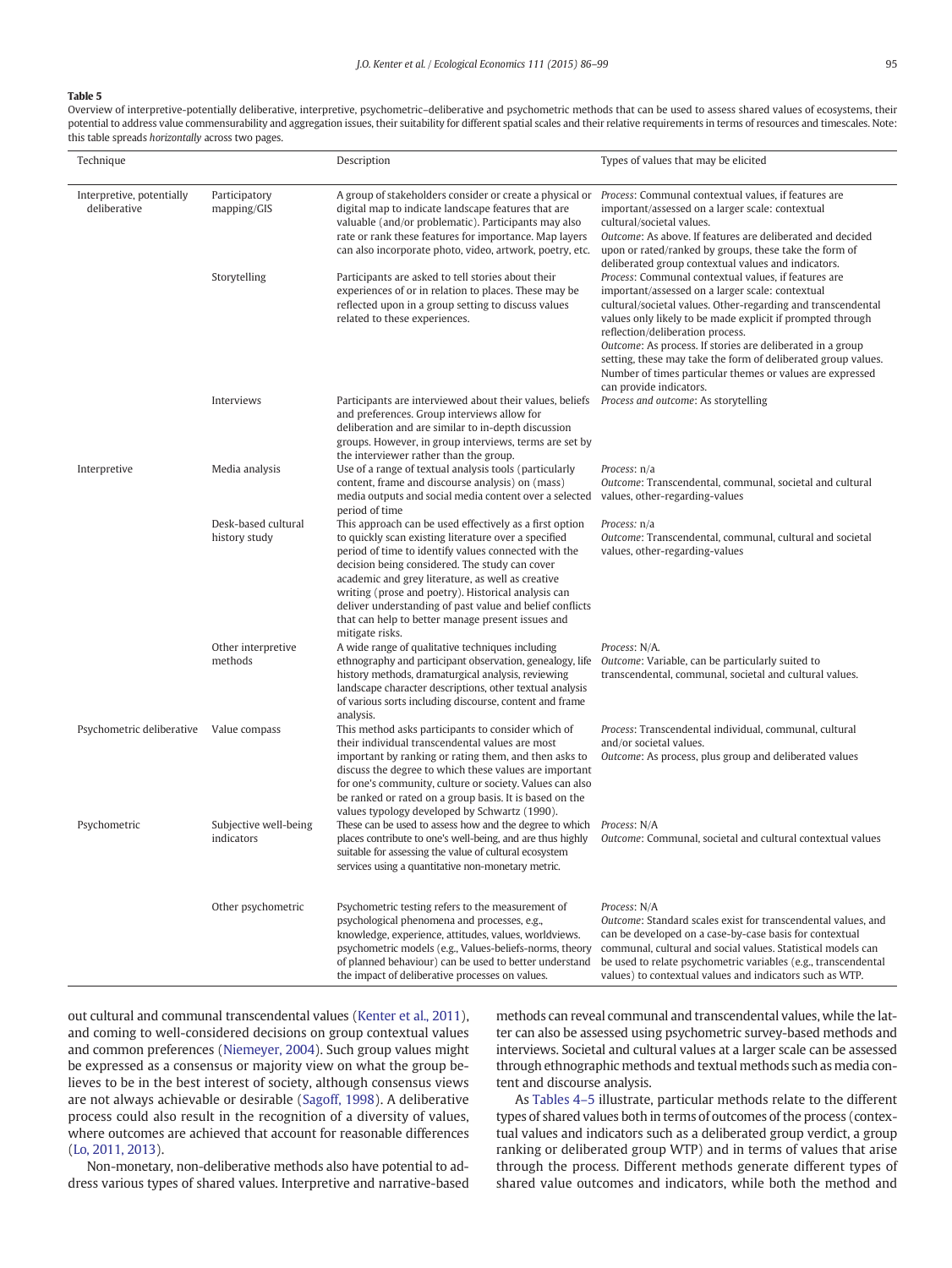| Potential to address commensurability and<br>aggregation issues                                                                                                              | Spatial scale                                                                                           | Resources required                                                                                                                                                                                                    | Timescales                                                                        |
|------------------------------------------------------------------------------------------------------------------------------------------------------------------------------|---------------------------------------------------------------------------------------------------------|-----------------------------------------------------------------------------------------------------------------------------------------------------------------------------------------------------------------------|-----------------------------------------------------------------------------------|
| High – Using group-based approaches, there is no<br>need to make features of value commensurable<br>across a single metric or aggregate them through an<br>arithmetic means. | Any, so far used mostly locally/regionally                                                              | Low to medium - Depends on the<br>complexity of number of workshops needed<br>and the GIS. Resources needed increase with<br>scale.                                                                                   | Short to medium -<br>Increases with scale and<br>complexity                       |
| High - In interpretation/analysis, values are<br>generally treated as subjective and<br>incommensurable.                                                                     | Any                                                                                                     | Low to medium $-$ Depends on transcription<br>requirements and complexity of coding                                                                                                                                   | Short to medium - Depends<br>on number of<br>individuals/groups                   |
| High - In interpretation/analysis, values are<br>generally treated as subjective and<br>incommensurable.                                                                     | Any                                                                                                     | Low to medium $-$ Depending on<br>transcription requirements and complexity<br>of coding                                                                                                                              | Short to medium -<br>Depending on number of<br>individuals/groups                 |
| High – Interpretive methods generally consider<br>that values are subjective and plural and cannot be<br>made commensurable in a single metric                               | Any                                                                                                     | Low to medium - Media analysis can be a<br>cost-effective and relatively rapid approach<br>for large-scale assessments for assessment of                                                                              |                                                                                   |
| As media analysis                                                                                                                                                            | Any                                                                                                     | societal and cultural values.<br>Low to medium $-$ Depending on depth of<br>investigation                                                                                                                             | Short to medium - Depends<br>on depth of investigation                            |
| Idem                                                                                                                                                                         | Variable                                                                                                | Variable                                                                                                                                                                                                              | Ethnography: Long.<br>Others: Variable - Depends<br>on complexity and sample size |
| High - Different values are considered separately<br>and compared but not aggregated.                                                                                        | N/A                                                                                                     | Low                                                                                                                                                                                                                   | Short                                                                             |
| Low to high, different kinds of indicators can be<br>considered separately or averaged and aggregated                                                                        | Any - highly suitable for large-scale<br>assessments, though there is a need for<br>standardised scales | Medium – Statistical expertise and sample<br>size requirements. Establishment of new<br>instruments is complex and time<br>consuming. Using existing validated, reliable<br>instruments can be relatively inexpensive | Short to medium - Depends<br>on complexity and sample<br>size                     |
| N/A                                                                                                                                                                          | Any                                                                                                     | and rapid.<br>As subjective well-being indicators                                                                                                                                                                     | As subjective well-being<br>indicators                                            |

implementation of the deliberative process determines the types of values that arise within the process, e.g., whether transcendental and other-regarding values are made explicit, which determines to what degree the outcomes of the process are 'moralised' and 'democratised' (c.f. [Lo and Spash, 2012](#page-13-0)). While most deliberative and non-monetary methods are not bound to the problematic assumptions around value commensurability and aggregation associated with conventional economic methods ([Tables 4](#page-7-0)–5), some analytical methods that use arithmetic to aggregate across different dimensions of value (e.g., many forms of multi-criteria analysis) contend with similar theoretical critiques [\(Raymond et al., 2014; Kenter, in press](#page-13-0)).

#### 7. Discussion

This paper has presented a theoretical framework for the consideration of shared and social values, discussed the relationship between shared and individual values, considered the limitations of neoclassical economic valuation in assessing shared and social values, and briefly discussed deliberative and interpretive alternatives. In general, the elicitation of shared and social values goes beyond the narrow elicitation of individual monetary valuations to incorporate common notions of social goods and cultural importance through social processes that can incorporate a broad set of individual and shared meanings and concerns.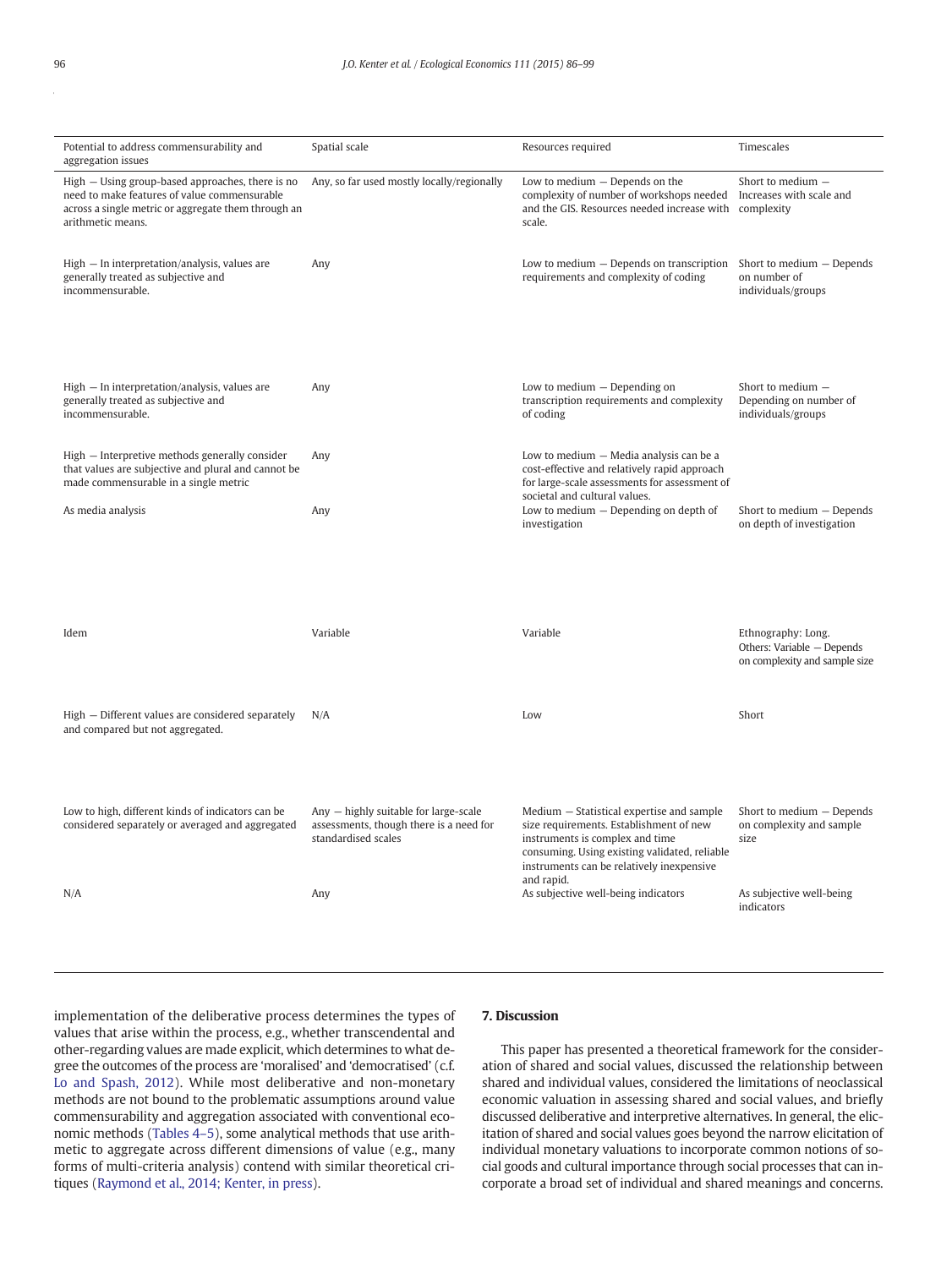Seven distinct but interrelated and non-mutually exclusive types of shared and social values have been identified ([Table 1\)](#page-2-0) and the relationship between individual and shared values conceived of as a dynamic interplay, where values can be considered at multiple levels (individual, community, culture/society). While individuals represent and express their culture, many transcendental societal values are implicit and require group deliberation to be fully brought to light. Hence assessment of shared values can provide a more comprehensive account of value than individual valuation alone.

One way in which the framework is particularly useful is for developing a clearer description of how deliberative processes impact on values. So far the literature on deliberative valuation has distinguished different processes, where preferences may be 'economised' by becoming more informed and robust through exchange of information and reflection in groups, 'moralised' through discussion of transcendental values, or 'democratised' through Habermasian debate, developing intersubjective, communicatively rational preferences [\(Lo and Spash,](#page-13-0) [2012; Lo, 2013\)](#page-13-0). Our analysis can help to clarify how each of these processes affects different types of values. For example, [Lo \(2013\)](#page-13-0), describing a case study of small group deliberation on paying for climate change measures, showed the process of democratisation presents preference convergence rather than value convergence: agreeing to pay under value disagreement. This could, however, be interpreted by noting that participants shared certain transcendental values (e.g., mutual respect), which enabled a democratic process that focused on finding agreement on contextual values and negotiating value-indicators. [Kenter et al. \(2014\)](#page-13-0) presented a deliberative contingent valuation and a deliberative choice experiment case study as part of the follow-on phase of the UK NEA. In both cases WTP decreased as a result of deliberation sessions, which included explicit consideration of a wide range of transcendental values by a UK wide sample of recreational users and a local sample of community councillors respectively. Within the overall decrease in willingness-to-pay, there was a shift away from prioritizing options that were more associated with self-regarding values (in this case, recreational benefits) towards prioritizing options that focused on other-regarding values (species conservation) and value to society. Econometric, psychometric and qualitative analysis of these deliberations showed that participants were both 'economised' (e.g., about what benefits really meant, how long they might last and who might benefit most) and 'moralised' (e.g., balancing environmental versus socio-economic priorities, duties to other species and generations, a collective sense of responsibility for the environment and a felt shared desire to 'do your bit'). In a third UK NEA case study (a local group of stakeholders considering the value of the marine environment using a range of deliberative monetary and non-monetary methods) participants started out by identifying a very specific set of communal transcendental values that then continued to provide a touchstone for testing contextual values during democratic deliberative discussions on management options [\(Kenter et al., 2014\)](#page-13-0). Future research can explore in further detail how different types of processes elicit or construct different types of values, and how this might enhance the reflection of subtle transcendental, cultural and communal values in contextual values and value-indicators.

Although democratisation is by definition a social process, economisation and moralisation do not just happen in groups, as individuals can also engage in deliberation in the sense of thinking and reflection. Asking people for altruistic, bequest, or existence values is, by definition, a moral question, which is unlikely to receive a response in terms of measure that reflects welfare alone (hence the debate about whether stated WTP is more of an indicator of attitudes than of welfare; see [Kahneman et al., 1999; Spash et al., 2009; Ryan and Spash, 2011](#page-13-0)). When confronted with such questions, people will almost certainly refer back to senses of duty or virtue, and this is likely to include taking other people's values and norms into account as well as their own. Conventional monetary valuation methods that purely focus on establishing WTP may not capture the richness of value motivations that is provided by transcripts of group discussion, but survey methods could be enhanced by including psychometrics, open-ended motivational questions, etc., or, on a smaller scale, by using individual interviews. This way, and by including time to think to allow for individual deliberation, it may be possible to elicit higher quality contextual values that are a better reflection of underlying transcendental values, and to go beyond the 'whims' of poorly formed individual preferences.

Nonetheless, such an 'individual deliberation' approach to valuing the environment misses out on one of the main advantages of groupbased deliberative approaches: the opportunity for social learning. Deliberative learning processes, if well facilitated, allow the exchange of information, considerations, perspectives, values, beliefs and norms, which provides an opportunity to collectively wrestle with difficult questions, particularly where there are risks, uncertainties, and winners and losers. Learning also becomes particularly important when environmental goods themselves are considered to have plural value dimensions, with some components more subtle than others. An example is the benefit of cultural identity formation and the way environmental spaces and cultural goods enable a particular livelihood and way of life, sense of place, aesthetics, and the social bonding that happens around the active or passive use of spaces. These diverse values all tend to be tied to a place, which is often intimately connected with a sense of community around that place. Consequently, these placebound values are likely to be strongly shared as communal values. Initially, when valuing particular environmental attributes (regardless of whether this is through monetary or non-monetary means), only the more obvious (e.g., provisioning) services and benefits might be valued; a social learning process may be required to bring out more subtle shared senses of values with stronger moral and aesthetic components [\(Kenter et al., 2011; Reed et al., 2013\)](#page-13-0). Additionally, the limited research available on the preferences for individual or group-based approaches from valuation participants themselves seems to suggest that they feel their values are more considered, and can be better expressed, after group deliberation ([Clark et al., 2000; Ryan and Spash, 2011; Kenter](#page-12-0) [et al., 2014](#page-12-0)).

Although a considerable literature exists on social and deliberative learning processes, there is as yet little evidence on where, whether and how group-based deliberative methods are able to elicit 'better' values beyond those gained from an improved individual survey approach to valuation, not just according to conventional instrumental criteria (e.g., reduction of hypothetical bias), but also substantive criteria. Research is thus needed to consider what might be the most appropriate protocols and techniques for legitimate deliberation, in order to reduce the impact of problematic processes such as social-desirability bias, and to know more about the impact of different ways of framing and different approaches to instigate learning. If group learning strongly influences values, it needs to be critically evaluated to what degree this learning is endogenous to participants, and to what degree it is instigated by those that develop, frame, and facilitate the process.

Another important question is to consider when and where decision-makers see shared value evidence as having more or less legitimacy than evidence based on the values of individuals. While there has now been decades' worth of valuation evidence available, produced with the explicit aim of policy-makers taking better account of environmental benefits and costs, this has still not translated into tangible improvements in terms of environmental outcomes. Certainly, the belief that, if we can only produce better and more convincing value evidence, this might change, is somewhat naïve [\(Jordan and Russel, 2014; Nutley](#page-13-0) [et al., 2007\)](#page-13-0). There is a widely divergent view as to what 'better' values and valuation might be, ranging from technical improvements and eliminating instrumental and substantive biases to making values spatially explicit, better informed, more considered or 'deeper' and more representative. What is certainly clear is that decision-makers require evidence to be contextualised as well as being of high quality ([Church](#page-12-0) [and Ravenscroft, 2011](#page-12-0)). This suggests that, in addition to the quality of evidence, decision-makers' ideas of 'better' are aligned to different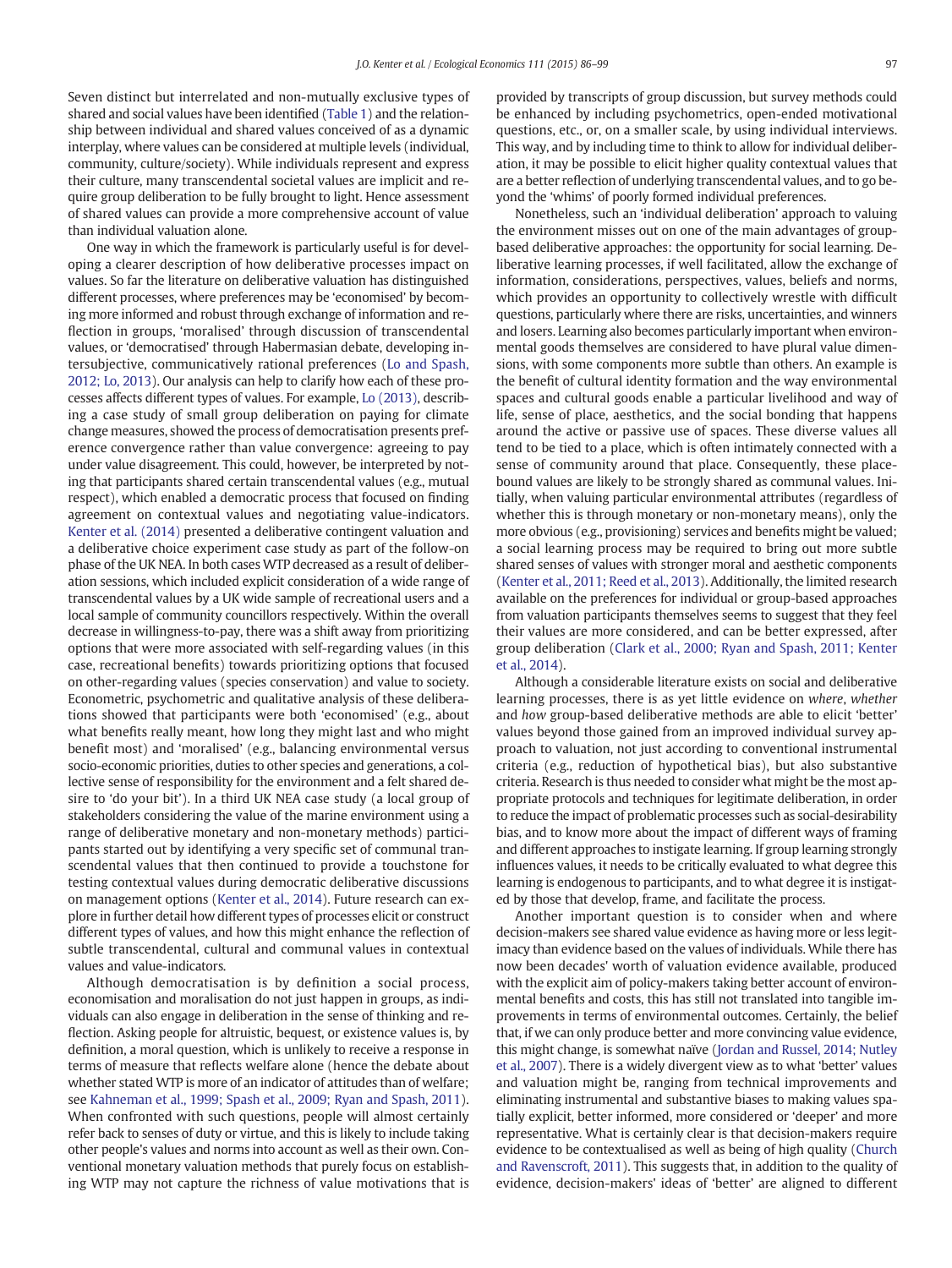<span id="page-12-0"></span>perspectives of legitimacy, concerns about what evidence is defensible, and the usability of the evidence. These conceptualisations and concerns will also vary across different decision-making venues and scales. For example, whereas national or transnational institutions that monitor ecosystem services may be interested in aggregate biophysical data, quantitative indicators of well-being and monetary data, decisionmakers in a local policy consultation may be more interested in value outcomes of a carefully designed process involving all relevant stakeholders. This is not to say that national-scale indicators cannot be delivered through group-based valuation processes. For example, large-scale deliberative monetary valuation, deliberative polls or citizens' juries could generate successful forms of evidence, although there have been few examples of this in practice.

However, shared and social values are not just about generating more accurate, more complete or more legitimate evidence, but also about recognising the importance of inclusiveness in decision-making. The example of the UK government's forest privatisation ([Section 4](#page-5-0)) shows the power of collective values expressed as part of the public response to the proposed policy. The public response revealed deeply held shared cultural and communal values that had not been fully understood and that did not show up in CBA. Utilising methods that elicit such shared and social values as an integral part of policy development could provide a greater understanding of the potential public response, and help avoid inappropriate proposals and costly objections to noninclusive decisions. In potentially contentious issues such as major infrastructure projects, the siting of renewables or the designation of protected areas, taking account of the things that people communally or collectively value could also positively engender support. Understanding shared and social values through cross-community deliberation can bring to the surface a richness of views that could inform more beneficial, well-accepted decisions. In particular, understanding which values are shared, and which are not, could help to allocate resources to resolve points of conflict. For businesses, engaging in shared value deliberations with stakeholders on how to implement new plans or projects could also be an important aspect of risk management, through enhancing buy-in and reducing conflict. Shared and social values are also important for NGOs, particularly those who own large tracts of land and have close connections to local communities and interest groups. A better understanding of the shared and social values that matter to these groups can help NGOs in managing their land and communicating their key messages. Linking core objectives to shared transcendental values can also increase the support that NGOs receive, and strengthen their membership base.

Considerable further research is necessary in terms of building up a credible evidence base for demonstrating the importance of shared and social values in these different sectors and spheres, and in terms of developing pluralistic methodologies for assessing the many and diverse shared and social values of nature. Such evidence-generation should actively and directly involve decision maker to ensure that approaches, methods, and results are considered legitimate, relevant and ultimately useable. This way, a more appropriate valuation of public policy alternatives can be achieved, and the substantial collective meanings, significance and value of nature more effectively recognised and safeguarded.

Supplementary data to this article can be found online at [http://dx.](http://dx.doi.org/10.1016/j.ecolecon.2015.01.006) [doi.org/10.1016/j.ecolecon.2015.01.006.](http://dx.doi.org/10.1016/j.ecolecon.2015.01.006)

#### Acknowledgements

The theoretical framework outlined in this paper was developed initially through a series of expert workshops as part of the Valuing Nature Network — BRIDGE: From Values to Decisions project, funded by the UK Natural Environment Research Council (NERC). It was developed further through the follow-on phase of the UK National Ecosystem Assessment (Work Package 6: Shared, Plural and Cultural Values) funded by the UK Department of the Environment, Food and Rural Affairs

(Defra), the Welsh Government, NERC, the Economic and Social Research Council (ESRC), and the Arts and Humanities Research Council (AHRC).

#### References

- Arrow, K.J., 1950. A diffi[culty in the concept of social welfare. J. Polit. Econ. 58, 328](http://refhub.elsevier.com/S0921-8009(15)00019-1/rf0020)–346. Bachika, R., Schulz, M.S., 2011. [Values and culture in the social shaping of the future. Curr.](http://refhub.elsevier.com/S0921-8009(15)00019-1/rf0025) [Sociol. 59, 107](http://refhub.elsevier.com/S0921-8009(15)00019-1/rf0025)–118.
- Baveye, P., Baveye, J., Gowdy, J., 2013. [Monetary valuation of ecosystem services: it mat](http://refhub.elsevier.com/S0921-8009(15)00019-1/rf0515)[ters to get the timeline right. Ecol. Econ. 95, 231](http://refhub.elsevier.com/S0921-8009(15)00019-1/rf0515)–235.
- Bebbington, J., Brown, J., Frame, B., 2007. [Accounting technologies and sustainability as](http://refhub.elsevier.com/S0921-8009(15)00019-1/rf0035)[sessment models. Ecol. Econ. 61, 224](http://refhub.elsevier.com/S0921-8009(15)00019-1/rf0035)–236.
- Beckerman, W., Pasek, J., 1997. [Plural values and environmental valuation. Environ.](http://refhub.elsevier.com/S0921-8009(15)00019-1/rf0040) [Values 6, 65](http://refhub.elsevier.com/S0921-8009(15)00019-1/rf0040)–86.
- Bourdieu, P., 1972. [Outline of a Theory of Practice. Cambridge University Press,](http://refhub.elsevier.com/S0921-8009(15)00019-1/rf0045) [Cambridge](http://refhub.elsevier.com/S0921-8009(15)00019-1/rf0045).
- Brown, G., 2013. [The relationship between social values for ecosystem services and global](http://refhub.elsevier.com/S0921-8009(15)00019-1/rf0050) [land cover: an empirical analysis. Ecosyst. Serv. 1](http://refhub.elsevier.com/S0921-8009(15)00019-1/rf0050)–11.
- Bryan, B.A., Raymond, C., Crossman, N.D., King, D., 2010. [Comparing spatially explicit eco](http://refhub.elsevier.com/S0921-8009(15)00019-1/rf0055)[logical and social values for natural areas to identify effective conservation strategies.](http://refhub.elsevier.com/S0921-8009(15)00019-1/rf0055) [Conserv. Biol. 25, 172](http://refhub.elsevier.com/S0921-8009(15)00019-1/rf0055)–181.
- Christie, M., Rayment, M., 2012. [An economic assessment of the ecosystem service bene](http://refhub.elsevier.com/S0921-8009(15)00019-1/rf0085)fi[ts derived from the SSSI biodiversity conservation policy in England and Wales.](http://refhub.elsevier.com/S0921-8009(15)00019-1/rf0085) [Ecosyst. Serv. 1, 70](http://refhub.elsevier.com/S0921-8009(15)00019-1/rf0085)–84.
- Christie, M., Hanley, N., Warren, J., Murphy, K., Wright, R., Hyde, T., 2006. [Valuing the di](http://refhub.elsevier.com/S0921-8009(15)00019-1/rf0080)[versity of biodiversity. Ecol. Econ. 58, 304](http://refhub.elsevier.com/S0921-8009(15)00019-1/rf0080)–317.
- Christie, M., Fazey, I., Cooper, R., Hyde, T., Kenter, J.O., 2012. [An evaluation of monetary](http://refhub.elsevier.com/S0921-8009(15)00019-1/rf0075) [and non-monetary techniques for assessing the importance of biodiversity and eco](http://refhub.elsevier.com/S0921-8009(15)00019-1/rf0075)[system services to people in countries with developing economies. Ecol. Econ. 83,](http://refhub.elsevier.com/S0921-8009(15)00019-1/rf0075) [69](http://refhub.elsevier.com/S0921-8009(15)00019-1/rf0075)–80.
- Church, A., Ravenscroft, N., 2011. [Politics, research and the natural environment: the](http://refhub.elsevier.com/S0921-8009(15)00019-1/rf0095) [lifeworlds of water-based sport and recreation in Wales. Leis. Stud. 30 \(4\), 387](http://refhub.elsevier.com/S0921-8009(15)00019-1/rf0095)–405.
- Clark, J., Burgess, J., Harrison, C.M., 2000. [I struggled with this money business: respon](http://refhub.elsevier.com/S0921-8009(15)00019-1/rf0100)[dents' perspectives on contingent valuation. Ecol. Econ. 33, 45](http://refhub.elsevier.com/S0921-8009(15)00019-1/rf0100)–62.
- Cleary, S., Mooney, G., McIntyre, D., 2011. Claims on health care: a decision-making framework for equity, with application to treatment for HIV/AIDS in South Africa. Health Policy Plan. 26, 464–470. http://dx.doi.org/[10.1093/heapol/czq081](http://dx.doi.org/10.1093/heapol/czq081).
- Colman, A., 2001. [Oxford Dictionary of Psychology. Oxford University Press.](http://refhub.elsevier.com/S0921-8009(15)00019-1/rf0110)
- D'Agostino, F., 2000. [Incommensurability and commensuration: lessons from \(and to\)](http://refhub.elsevier.com/S0921-8009(15)00019-1/rf0125) [ethico-political theory. Stud. Hist. Phil. Sci. A 31, 429](http://refhub.elsevier.com/S0921-8009(15)00019-1/rf0125)–447.
- Daily, G.C., Polasky, S., Goldstein, J., Kareiva, P.M., Mooney, H.A., Pejchar, L., Ricketts, T.H., Salzman, J., Shallenberger, R., 2009. [Ecosystem services in decision making: time to](http://refhub.elsevier.com/S0921-8009(15)00019-1/rf0120) [deliver. Front. Ecol. Environ. 7, 21](http://refhub.elsevier.com/S0921-8009(15)00019-1/rf0120)–28.
- Desvousges, W.H., Johnson, F.R., Dunford, R.W., Hudson, S.P., Wilson, K.N., 1993. [Measur](http://refhub.elsevier.com/S0921-8009(15)00019-1/rf0130)[ing natural resource damages with contingent valuation: tests of validity and reliabil](http://refhub.elsevier.com/S0921-8009(15)00019-1/rf0130)[ity. In: Hausman, J.A. \(Ed.\), Contingent Valuation: A Critical Assessment. North](http://refhub.elsevier.com/S0921-8009(15)00019-1/rf0130) [Holland Press, Amsterdam, pp. 91](http://refhub.elsevier.com/S0921-8009(15)00019-1/rf0130)–164.
- Dietz, T., Fitzgerald, A., Shwom, R., 2005. [Environmental values. Annu. Rev. Environ.](http://refhub.elsevier.com/S0921-8009(15)00019-1/rf0135) [Resour. 30, 335](http://refhub.elsevier.com/S0921-8009(15)00019-1/rf0135)–372.
- Dobson, A., 2012. [The death of politics. Cent. Study Democr. Bull. 18, 1](http://refhub.elsevier.com/S0921-8009(15)00019-1/rf0530)–3.
- Natural England, 2012. Monitor of Engagement with the Natural Environment: The National Survey on People and the Natural Environment. [http://publications.](http://publications.naturalengland.org.uk/publication/1712385) [naturalengland.org.uk/publication/1712385.](http://publications.naturalengland.org.uk/publication/1712385)
- Eagly, A.H., Chaiken, S., 1993. [The Psychology of Attitudes. Harcourt Brace Jovanovich Col](http://refhub.elsevier.com/S0921-8009(15)00019-1/rf9000)[lege Publishers](http://refhub.elsevier.com/S0921-8009(15)00019-1/rf9000).
- Farber, S.C., Costanza, R., Wilson, M.A., 2002. [Economic and ecological concepts for valuing](http://refhub.elsevier.com/S0921-8009(15)00019-1/rf0150) [ecosystem services. Ecol. Econ. 41, 375](http://refhub.elsevier.com/S0921-8009(15)00019-1/rf0150)–392.
- Feldman, A., 1987. [Welfare economics. The New Palgrave Dictionary of EconomicsMacMillan,](http://refhub.elsevier.com/S0921-8009(15)00019-1/rf0155) [London, pp. 889](http://refhub.elsevier.com/S0921-8009(15)00019-1/rf0155)–895.
- Fish, R., Burgess, J., Chilvers, J., Footitt, A., Haines-Young, R., Russel, D., Turner, K., Winter, D.M., 2011a. [Participatory and Deliberative Techniques to Embed an Ecosystems Ap](http://refhub.elsevier.com/S0921-8009(15)00019-1/rf0535)[proach Into Decision-making: Full Technical Report. DEFRA, London](http://refhub.elsevier.com/S0921-8009(15)00019-1/rf0535).
- Fish, R., Burgess, J., Church, A., Turner, K., 2011b. [Shared values for the contributions eco](http://refhub.elsevier.com/S0921-8009(15)00019-1/rf0540)[system services make to human well-being. UK National Ecosystem Assessment:](http://refhub.elsevier.com/S0921-8009(15)00019-1/rf0540) [Technical Report. UNEP-WCMC, Cambridge.](http://refhub.elsevier.com/S0921-8009(15)00019-1/rf0540)
- Frey, R., 1994. [Eye Juggling: Seeing the World Through a Looking Glass and a Glass Pane:](http://refhub.elsevier.com/S0921-8009(15)00019-1/rf0170) [A Workbook for Clarifying and Interpreting Values. University Press of America,](http://refhub.elsevier.com/S0921-8009(15)00019-1/rf0170) [Lanham](http://refhub.elsevier.com/S0921-8009(15)00019-1/rf0170).
- Fujiwara, D., Campbell, R., 2011. [Valuation Techniques for Social Cost](http://refhub.elsevier.com/S0921-8009(15)00019-1/rf0175)–Benefit Analysis [Stated Preference, Revealed Preference and Subjective Well-being Approaches, A Dis](http://refhub.elsevier.com/S0921-8009(15)00019-1/rf0175)[cussion of the Current Issues. HM Treasury, London](http://refhub.elsevier.com/S0921-8009(15)00019-1/rf0175).
- Funtowicz, S.O., Ravetz, J.R., 1993. [Science for the post-normal age. Futures 25, 739](http://refhub.elsevier.com/S0921-8009(15)00019-1/rf0180)–755. Haines-Young, R., Potschin, M., 2012. CICES V4.2 — [Report Prepared Following Consulta](http://refhub.elsevier.com/S0921-8009(15)00019-1/rf0545)tion on CICES Version 4, August–[October 2012. EEA Framework, Contract No EEA/](http://refhub.elsevier.com/S0921-8009(15)00019-1/rf0545) [IEA/09/003](http://refhub.elsevier.com/S0921-8009(15)00019-1/rf0545).
- Hausman, J.A. (Ed.), 1993. [Contingent Valuation: A Critical Assessment. North Holland](http://refhub.elsevier.com/S0921-8009(15)00019-1/rf0195) [Press, New York.](http://refhub.elsevier.com/S0921-8009(15)00019-1/rf0195)
- Hitlin, S., Piliavin, J.A., 2004. [Values: Reviving a dormant concept. Annu. Rev. Sociol. 30,](http://refhub.elsevier.com/S0921-8009(15)00019-1/rf8000) 359–[393.](http://refhub.elsevier.com/S0921-8009(15)00019-1/rf8000)
- Holland, A., 2002a. Are Choices Tradeoffs? [Economics, Ethics, and Environmental Policy](http://refhub.elsevier.com/S0921-8009(15)00019-1/rf0550) Contested Choices[. In: Bromley, D.W., Paavola, J. \(Eds.\), Blackwell, Oxford, Malden,](http://refhub.elsevier.com/S0921-8009(15)00019-1/rf0550) [MA, pp. 17](http://refhub.elsevier.com/S0921-8009(15)00019-1/rf0550)–34.
- Holland, A., 2002b. Assumptions of cost–benefi[t analysis. The Thingmount Working Paper](http://refhub.elsevier.com/S0921-8009(15)00019-1/rf0555) [Series on the Philosophy of Conservation, pp. 1](http://refhub.elsevier.com/S0921-8009(15)00019-1/rf0555)–18.